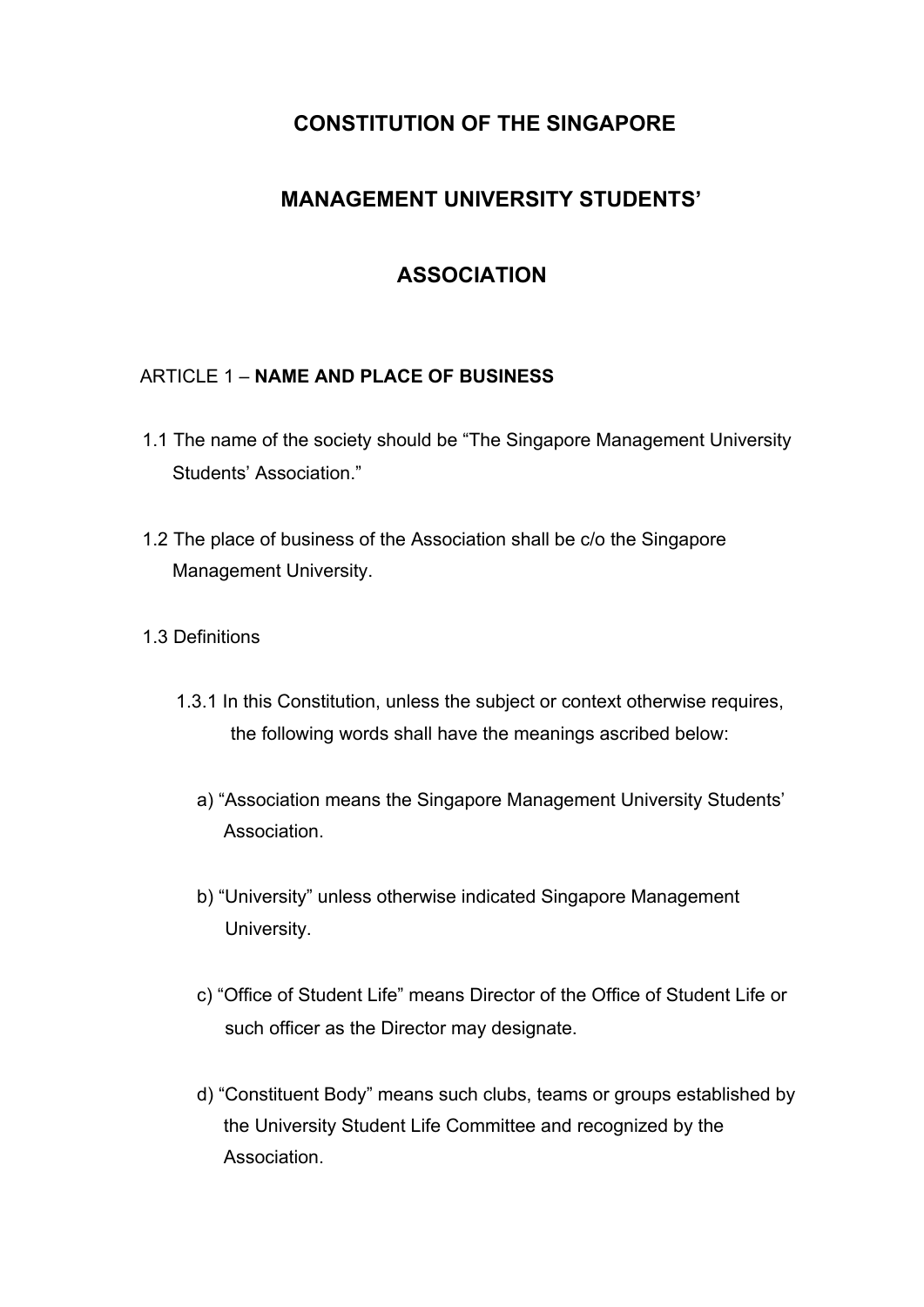- e) "Council" means the Students' Association Council, consisting of the Executive Committee and the Presidents of the various Constituent Bodies.
- f) "Executive Committee" means the executive arm of the Council.
- g) "Management Committee" means the Management Committee of a Constituent Body of the Association.
- h) "President" unless otherwise indicated shall mean the President of the Executive Committee, Council and Association.
- i) "Member" means a full-time matriculated undergraduate student of the University.
- j) "Club" means any club or society recognized by the Association.
- k) "General Meeting" means a meeting of all Members of the Association, and may be either an Annual General Meeting or Extraordinary General Meeting.
- l) "Executive Committee" means any committee appointed by the Executive Committee including without limitation all Standing Committees.
- m) "Policy Book" means a compilation of the prevailing constitutions of the Association and the various Constituent Bodies and Clubs as well as the various guidelines set by the Association.
- n) "Standing Orders" are operational directives to regulate the procedures and administration matters for all meetings of the Association, Council, Executive Committee and Committees.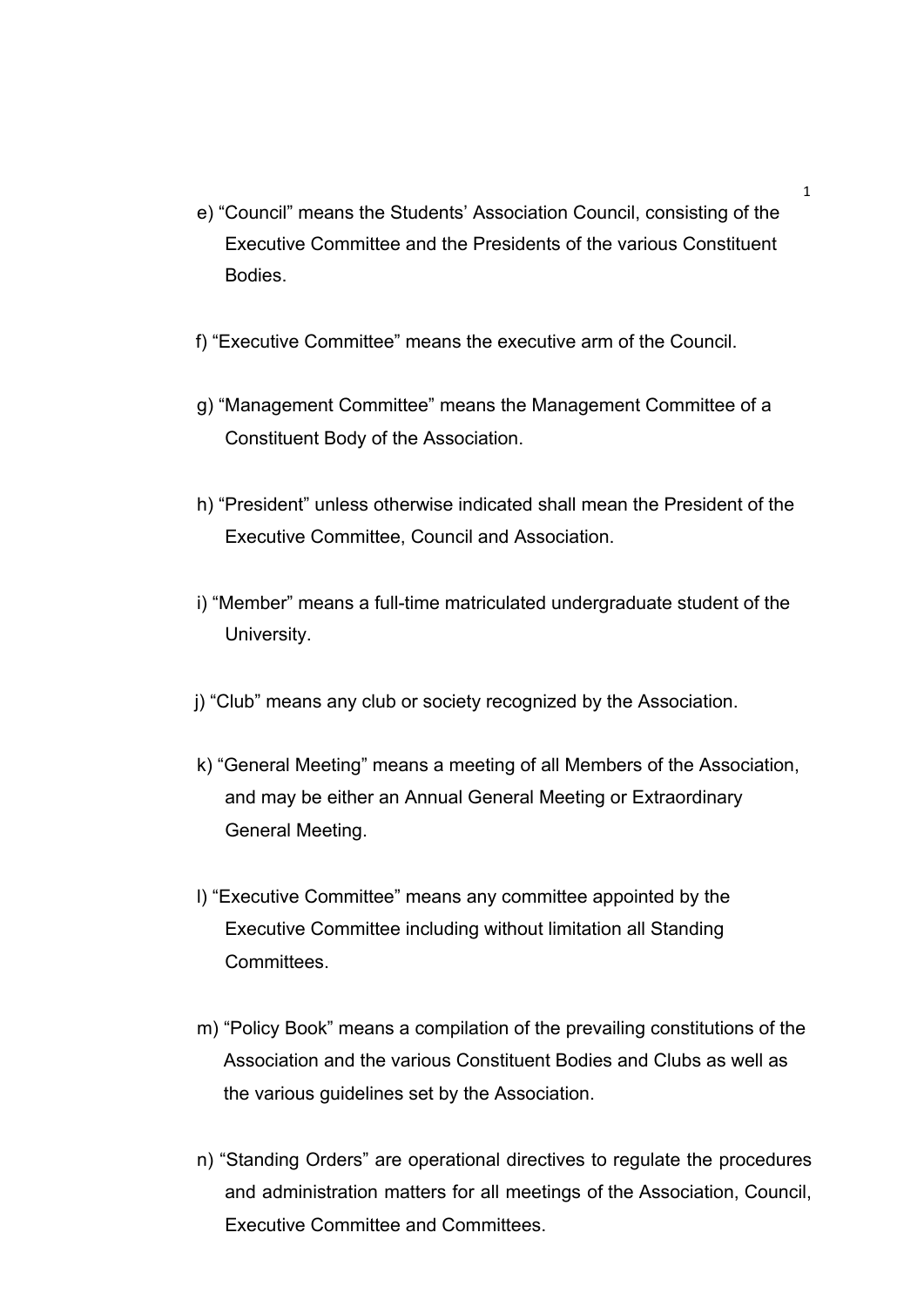- o) "Two-third Majority" would mean a two-third majority of the Council.
- 1.3.2 Words importing the masculine gender only shall include the feminine gender.

2

## ARTICLE 2 – **OBJECTS**

2.1 To promote and safeguard the interests of the Members, Committees and Clubs of the Association within the University.

2.2 To uphold and respect the dignity and equality of every Member of the Association without regard to religion, race or politics.

2.3 To promote the welfare, social, cultural, educational and sporting activities of Members within the University.

### ARTICLE 3 – **MEMBERSHIP**

3.1 Membership of the Association shall be confined to, and be compulsory for, matriculated full-time undergraduate students of the University.

3.2 Members shall have the right to speak and vote at all General Meetings of the Association and to participate in the Association's activities.

3.3 Members shall abide by this Constitution and not act in any way inconsistent with its objects.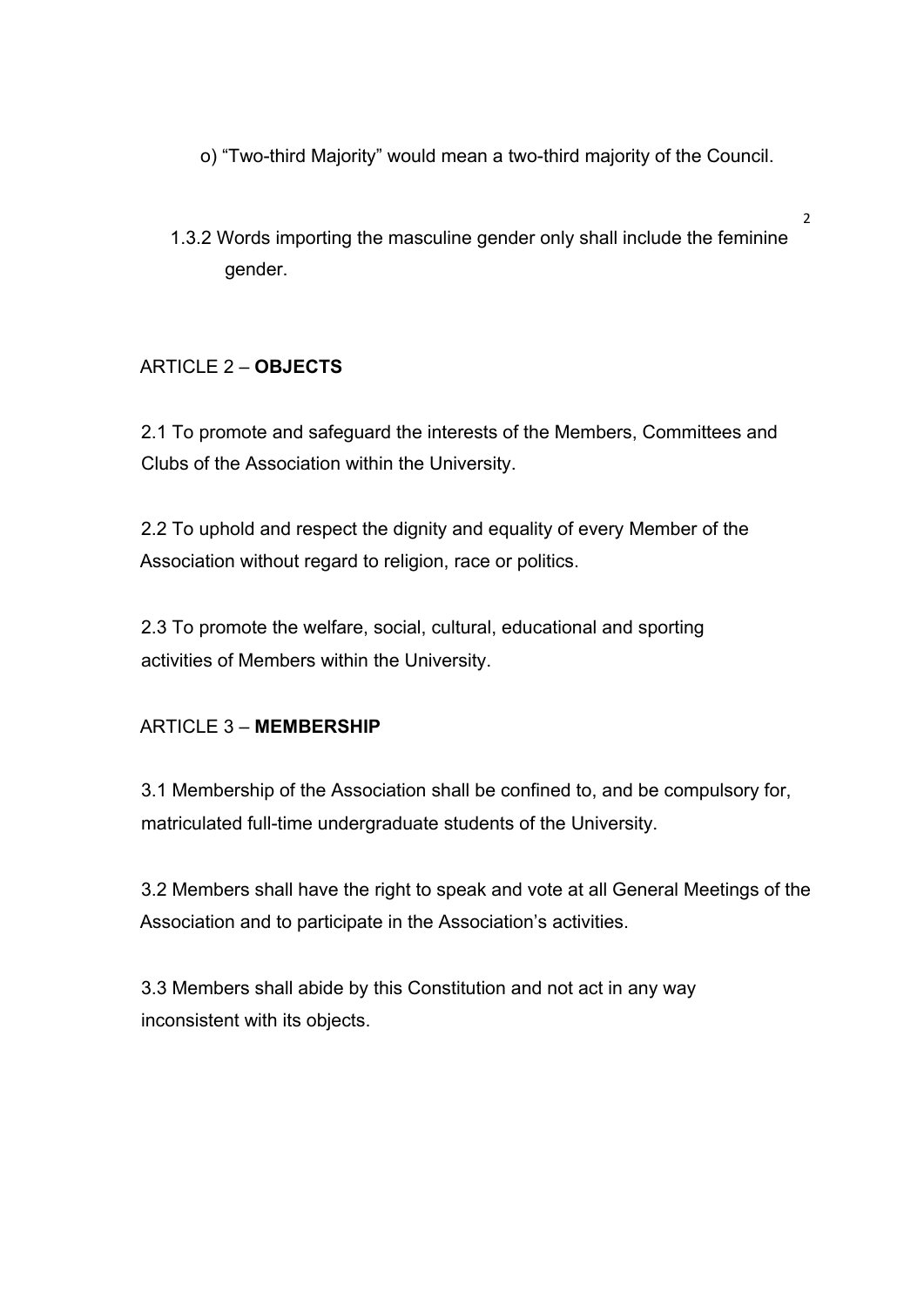### ARTICLE 4 – **ADMINISTRATION**

4.1 The administration of the Association shall be in the control of the Council, subject to University authorities.

4.2 The Council shall be assisted by its Executive Committee.

4.3 The Council may appoint such standing or other ad-hoc Committees as are necessary for the proper administration of the Association.

#### ARTICLE 5 – **THE COUNCIL**

5.1 Composition

5.1.1 The Council shall consist of all Executive Committee Members (pursuant to Article 6) and the Presidents of all the Constituent Bodies.

5.1.2 There shall be a President of the Council who shall be elected in accordance with the provisions of Article 5.5.11 of this Constitution.

5.1.3 No Member of the Council shall be in the ExCo of more than one club or Constituent Body.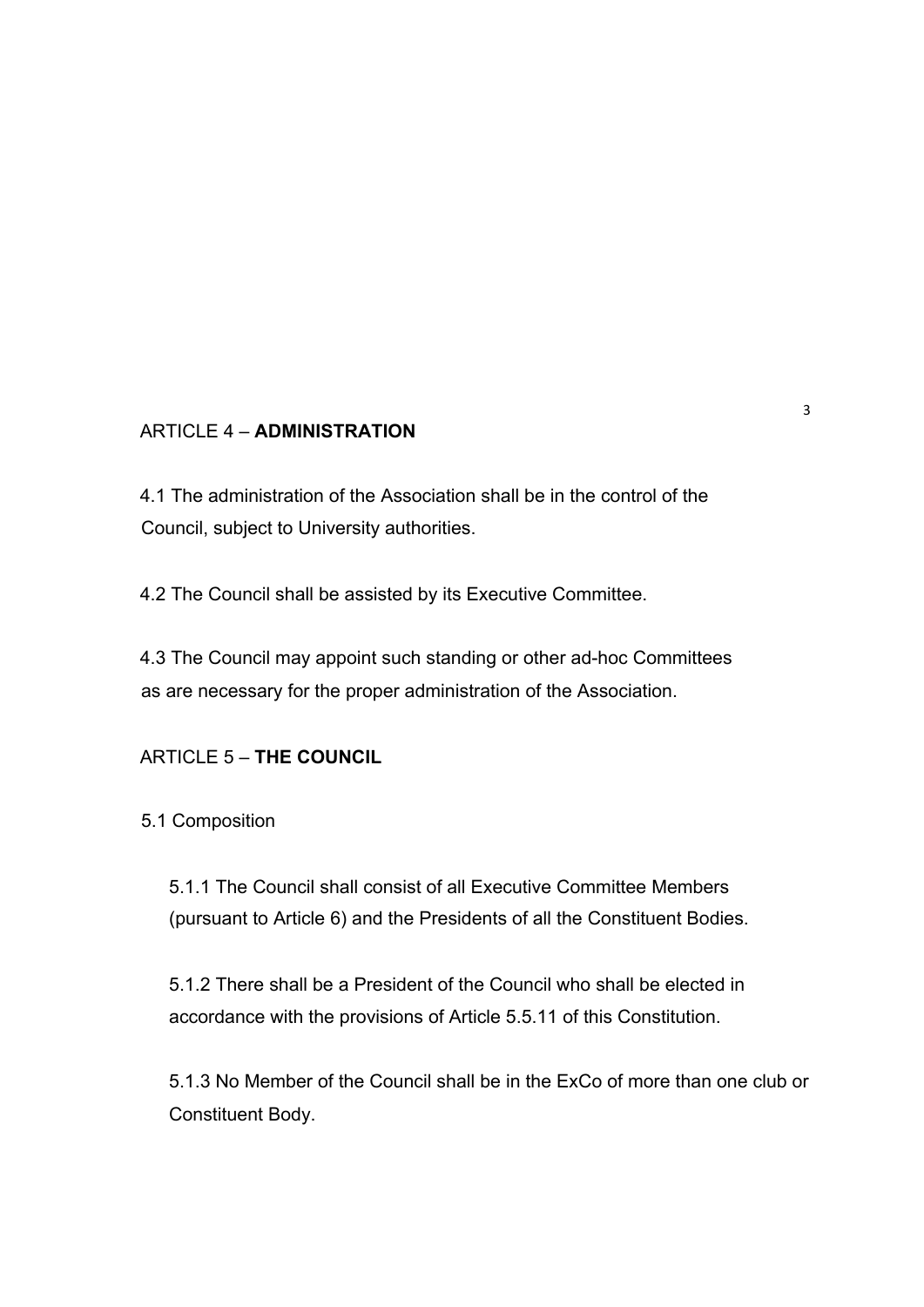#### 5.2 Functions

- 5.2.1 The Council shall:
	- a) Be responsible for laying down the policies of the Association, consistent with its objects;
	- b) Maintain any premises as may be assigned to it by the various University offices in accordance with such conditions as may be laid down by the University;
	- c) Be responsible for the organization of such functions as are consistent with the objects of the Association;
	- d) Control the administration of the Association;
	- e) Provide such facilities for the welfare and convenience of its Members as are consistent with the objects of the Association;
	- f) Be responsible for the publication of an Annual Report of the Association's activities and other publications which the Council may deem necessary; and
	- g) Decide on the allocation of funds to Constituent Bodies, Committees and Clubs.

## 5.3 Powers

5.3.1 The Council shall have the power to: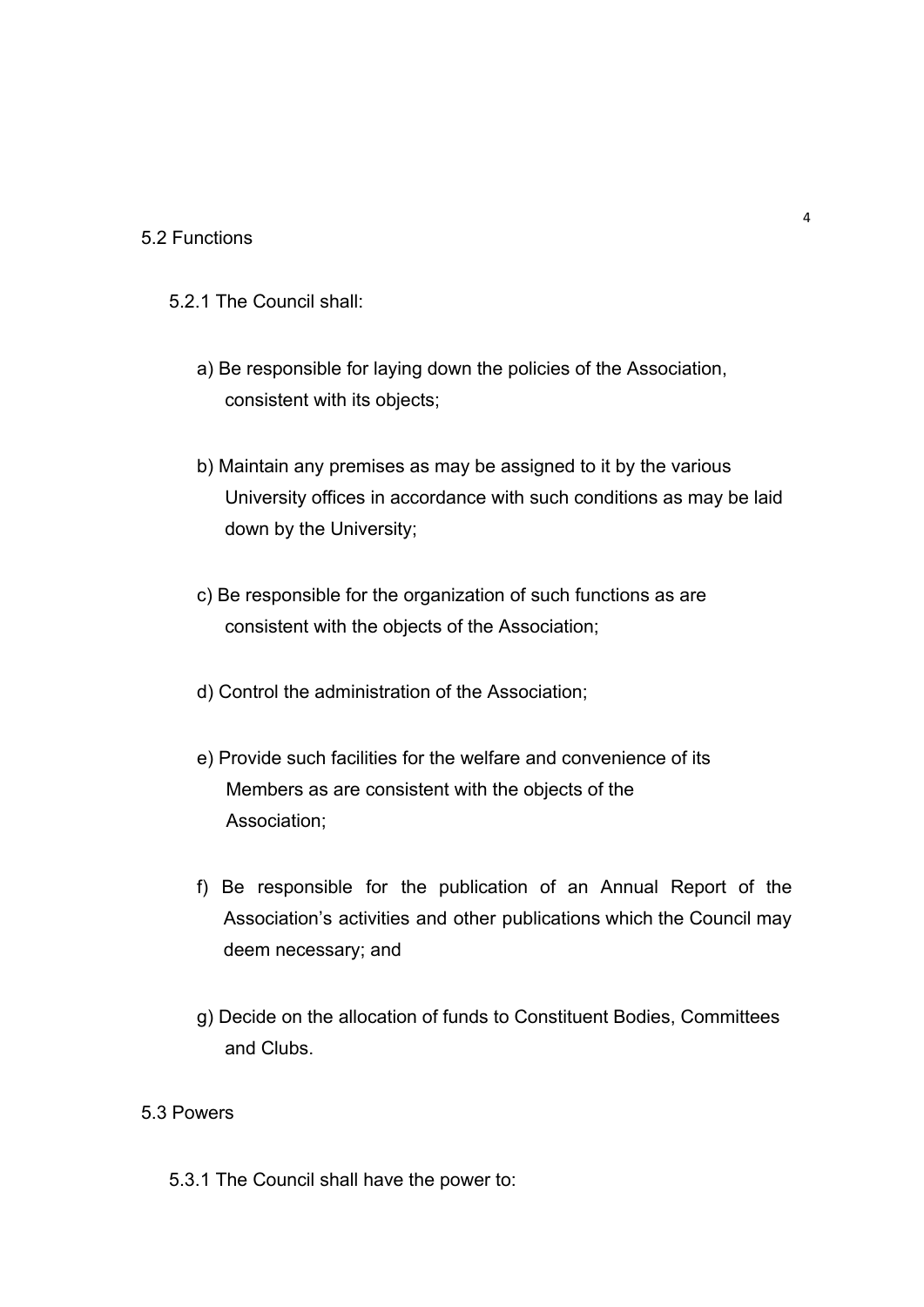- a) Make, amend and repeal Standing Orders as may from time to time be necessary to give effect to the objects of the Association;
- b) Delegate to its Executive Committee, Constituent Body Executive Committees or any other Committee such powers and duties as the Council may determine;
- c) Exercise control over the Executive Committee and any other Committee of the Association;
- d) Accept the resignation of any Member of the Council, its Executive Committee or any other Committee of the Association and cause such vacancies to be filled in accordance with the provisions of this Constitution;
- e) Co-opt Members of the Association to attend its meetings. Such Members may take part in the discussions, but shall not have the right to vote;
- f) Initiate disciplinary action against any Member who has acted in any manner detrimental to the Association, or who has contravened any part of the Constitution or any of the rules of the Association as may be in force for the time being based on the appropriate standing order or guideline;
- g) Give a decision upon any matter, which affects the welfare within the University of any Member of the Association that is not provided for in this Constitution.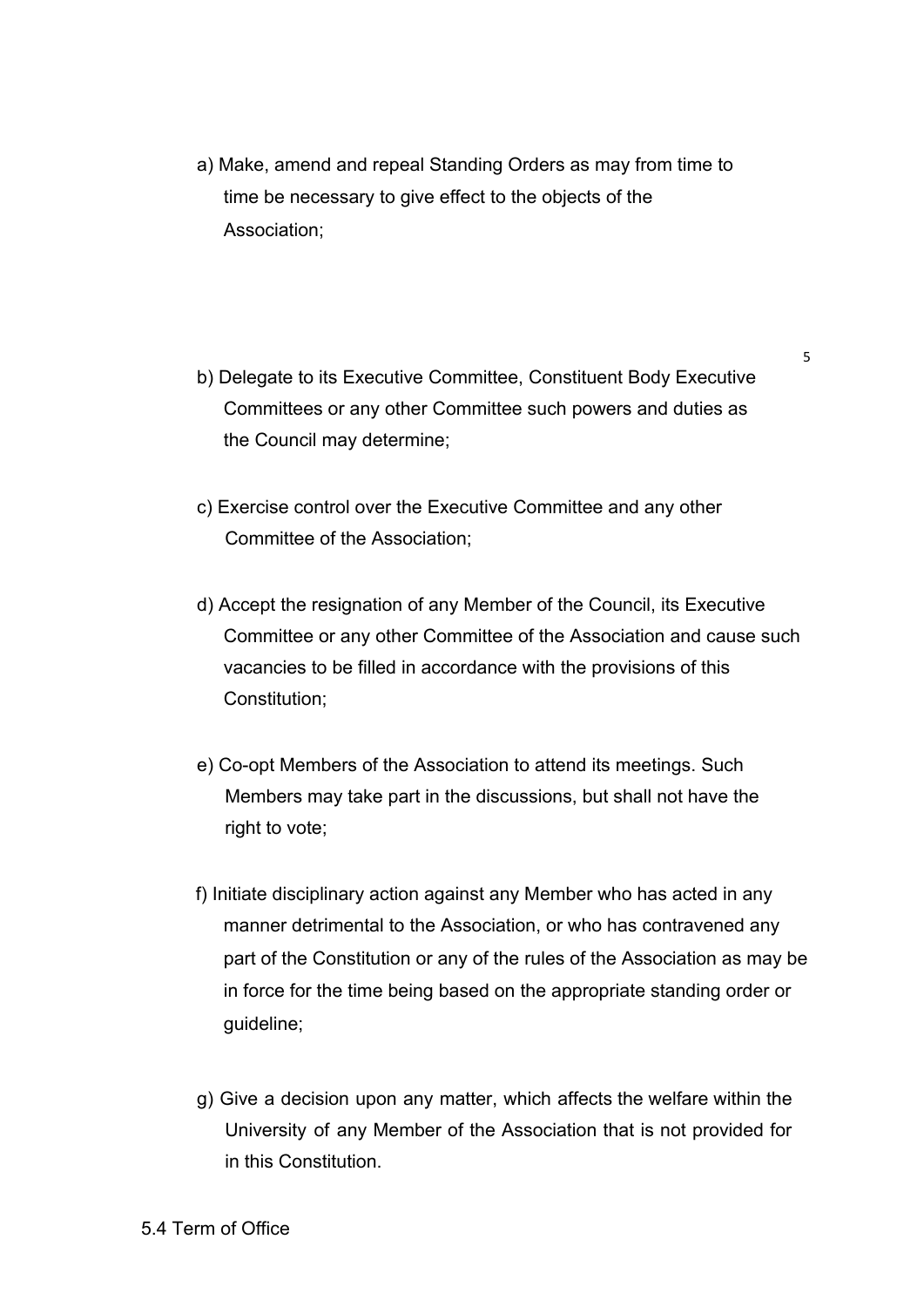5.4.1 The Council shall hold office from 1 January to 31 December of each year.

5.4.2 All Members of the Association shall be entitled to vote in the elections for the Executive Committee. The elections shall be conducted for membership in the Executive Committee and not for the specific offices in the Executive Committee. Elections to the various offices in the Executive Committee shall be carried out pursuant to Article 14.7 and 14.10 respectively.

6

5.4.3 Only Members of each Constituent Body shall be entitled to vote in the elections for the Management Committee of the respective Constituent Body. The elections shall be conducted for membership in the Management Committee and not for the specific offices in the Management Committee. The Management Committee members shall elect office holders from among themselves.

5.4.4 There shall be a taking over period commencing from the time of appointment of the incoming Council to 31 December, during which period the incoming Council shall have no powers. Thereafter, the newly elected Council shall take office pursuant to Article 5.4.1.

5.5 Meetings of the Council

5.5.1 These shall be either Ordinary or Extraordinary.

5.5.2 Ordinary meetings shall be held at least once a term. The Honorary General Secretary shall give seven full days' notice of such meetings to all Council Members.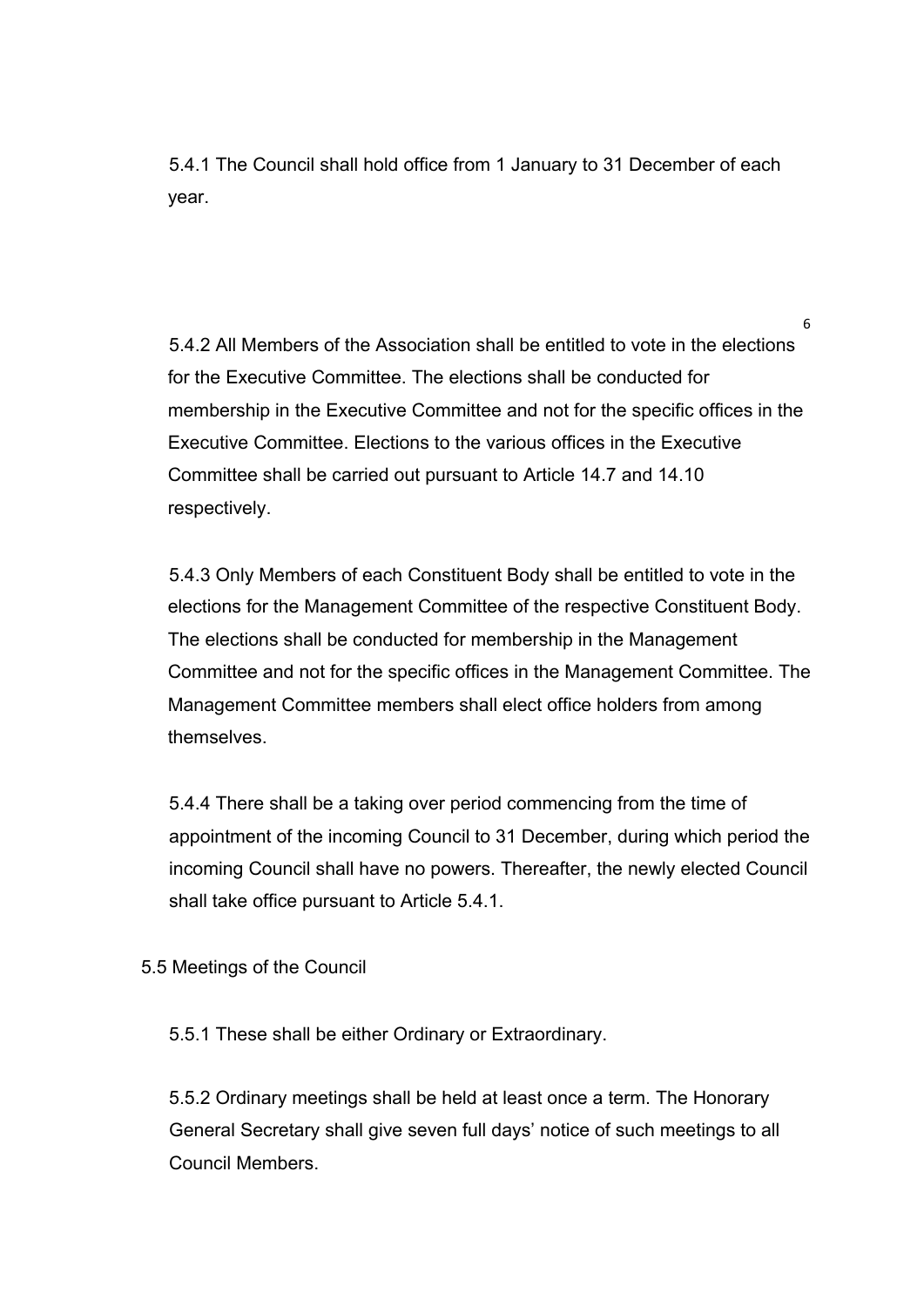5.5.3 Members of the Council shall give at least three days' notice to the Honorary General Secretary of amendments to the agenda for Ordinary meetings.

5.5.4 Extraordinary meetings shall be held either when matters requiring urgent attention arise (the Executive Committee shall determine whether there are matters requiring urgent attention), or when a written request for such meeting signed by not less than five Members of the Council is received by the Honorary General Secretary, who shall convene the Extraordinary meeting within five days of the receipt of the written request. Only matters for which the meeting is convened shall be discussed.

7

5.5.5 The Honorary General Secretary shall give at least three days' notice of an Extraordinary meeting unless he decides that the urgency of the agenda requires shorter notice, such decision being subject to ratification by the Council when it meets. In the event that the decision is not ratified by the Council by a two-third majority vote, the Extraordinary Council meeting shall be declared void, and a subsequent Extraordinary meeting shall be convened for which the Honorary General Secretary shall give at least three days' notice.

5.5.6 At least fifty percent (50%) of the existing Members of the Council shall constitute a quorum. Co-opted Members of the Executive Committee shall not be included in the count for the quorum.

5.5.7 Any Member of the Council who absents himself from three successive meetings, Ordinary or Extraordinary, of the Council shall submit a written explanation to the Honorary General Secretary no later than the date of the third meeting, failing which he shall automatically cease to be a Member of the Council. The Council shall consider such explanation and decide by a two thirds majority vote whether or not the absent Member shall remain in the Council. The absentee will not be included in the two-thirds majority count.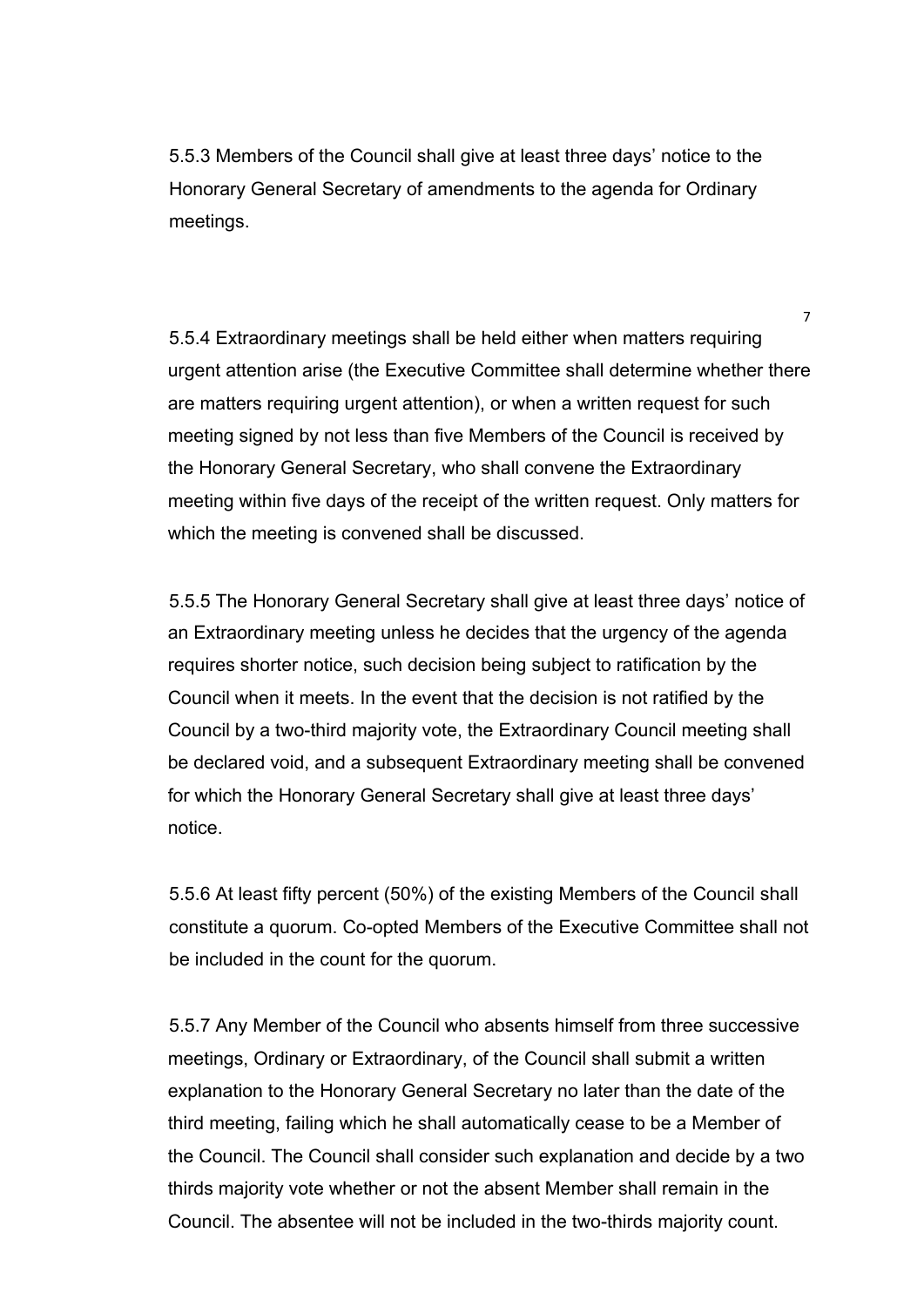5.5.8 Any Member of the Council who intends to absent himself for a period longer than 15 minutes from the proceedings of any meeting of the Council may only do so with the permission of the President of the Council meeting after providing an acceptable reason for the absence.

5.5.9 The President of the Council shall take the Chair at all meetings of the Council except where the Council for whatever reason elects another Council Member present to chair the meeting. In the absence of the President, one of the following persons shall be elected to the Chair in descending order of priority:

a) Vice-President of the Executive Committee;

b) Any other Member of the Executive Committee; or

c) Any other Member of the Council.

5.5.10 For any motions to pass, there is a need for a two-third majority vote in favour of the motion.

5.5.11 First Meeting of the Council

5.5.11.1 For the avoidance of doubt, the in-coming Council shall not assume any powers until 1 January of the following year.

5.5.11.2 The Honorary General Secretary of the out-going Executive Committee shall act as Secretary at the first meeting of the in-coming Council.

5.5.11.3 The first item on the agenda shall be the election of the President of the in-coming Council from among the in-coming Executive Committee Members elected pursuant to Article 14. The outgoing Council shall have no voting rights whatsoever. If, however,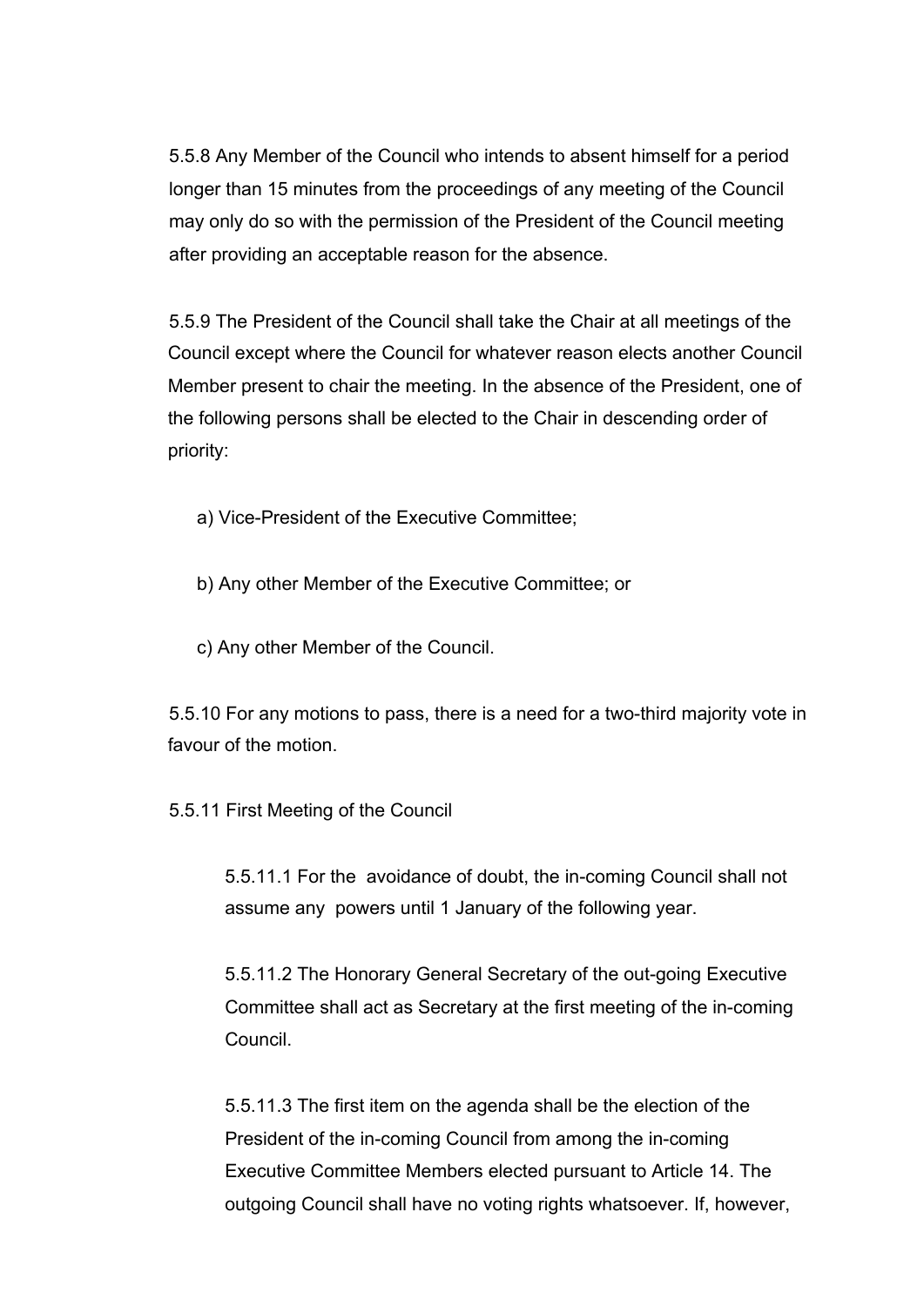he is concurrently a Member of the in-coming Council, he shall be entitled to one vote.

5.5.11.4 The incoming Council, presided by its newly elected President shall then proceed to elect the office-bearers of the Executive Committee from among the Executive Committee Members elected pursuant to Article 14.

5.5.12 Second Meeting of the Council

5.5.12.1 The second meeting of the Council shall be held no later than Week 3, Term2. At the second meeting, the budget for the period from 1 January to 31 July shall be presented to the Council for approval. The Council may also appoint standing committees or other Committees of the Association.

#### ARTICLE 6 – **THE EXECUTIVE COMMITTEE**

6.1 Composition

6.1.1 The Executive Committee shall consist of the following:

a) President;

b) Vice-President;

c) Honorary General Secretary;

d) Honorary Finance Secretary;

e) Operations Secretary;

f) Communications Secretary;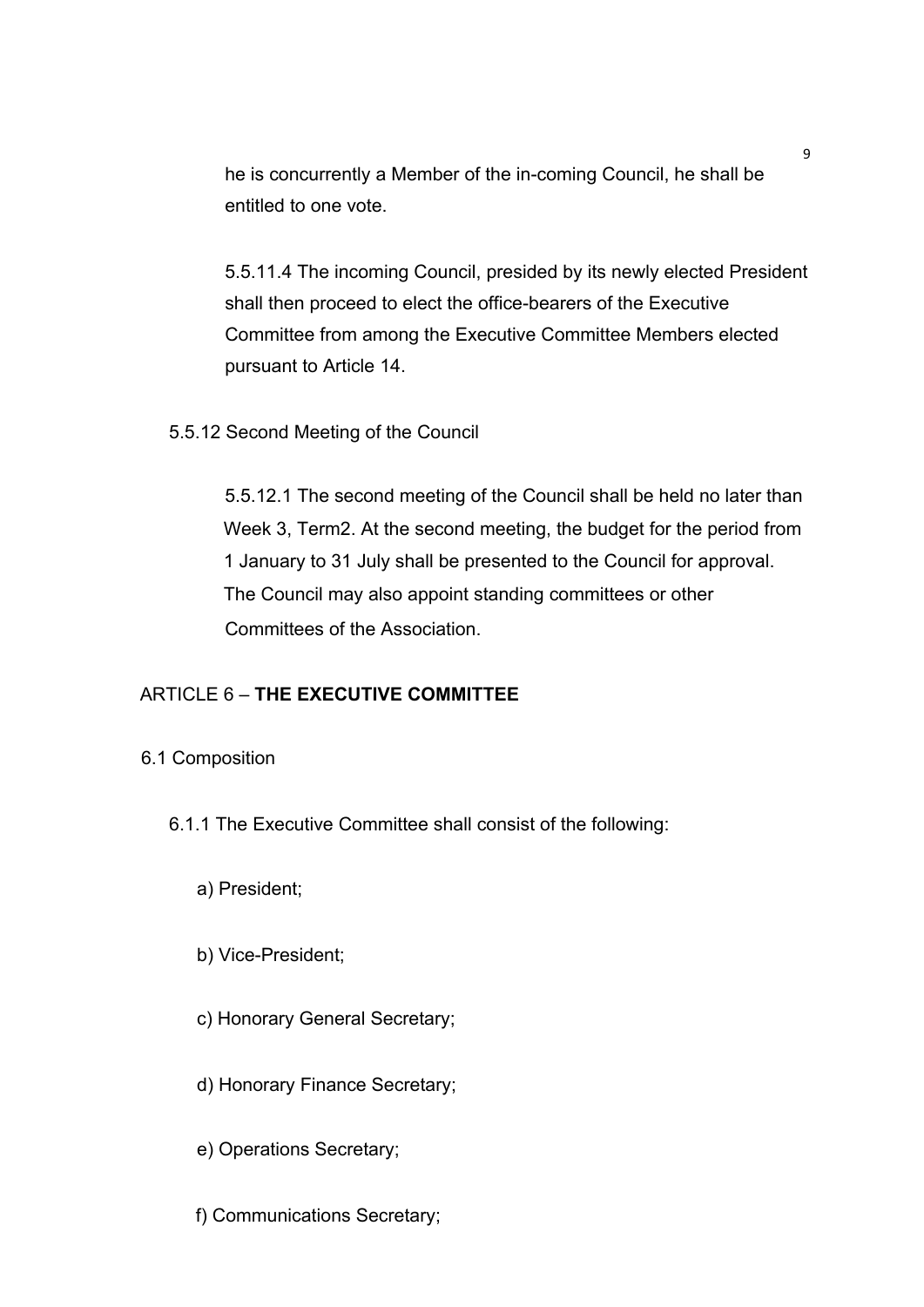g) Events Secretary;

h) Academic and Welfare Secretary;

i) Corporate Relations Secretary;

j) International Students' Secretary; and

k) Any other additional Members who are co-opted to assist the Executive Committee from time to time, provided that there shall not be more than 15 Executive Committee Members at any given time unless approved by the Council. In the event that there are insufficient elected Executive Committee members to fill the positions (a) to (h) above, the Executive Committee shall be at liberty to co-opt Members to fill such positions, provided that there shall not be more than 12 Executive Committee Members at any given time unless approved by the Council.

6.1.2 All except the Honorary Finance Secretary shall be eligible for reappointment.

6.1.3 The elected President of the Business Committee shall be appointed the Corporate Relations Secretary.

6.1.4 The elected President of International Connections shall be appointed the International Students' Secretary.

#### 6.2 Functions

6.2.1 The Executive Committee shall be the official channel of communication between the Association on the one hand and the University authorities or any external body on the other.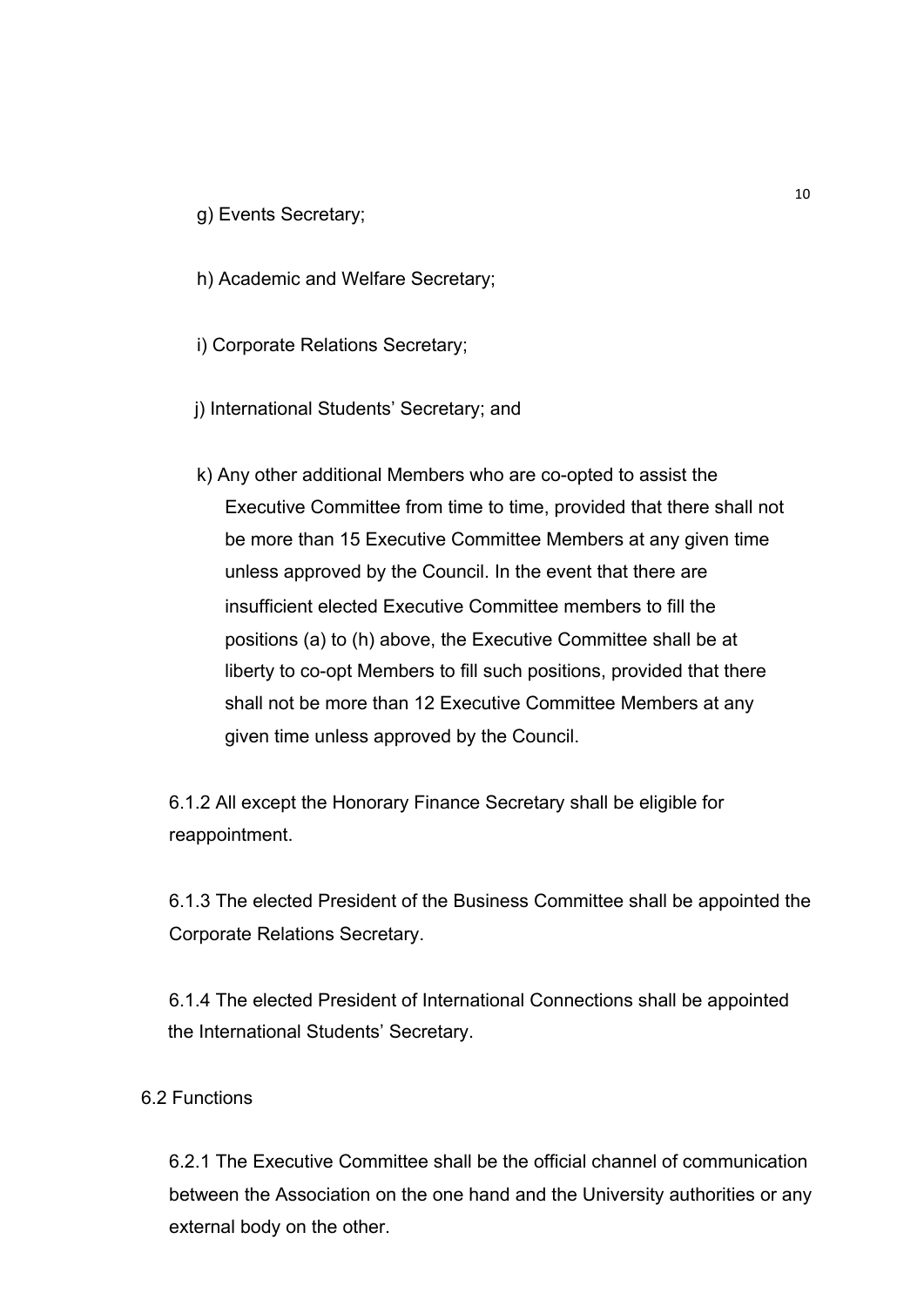6.2.2 The Executive Committee shall be responsible for carrying out such general policies and plans as the Council may approve.

6.2.3 The Executive Committee remains accountable to the Council and the Members of the Association. Members of the Executive Committee as a whole will be responsible to the Council for any deviation from the objects of the Association and Council decisions.

#### 6.3 Powers

- 6.3.1 The Executive Committee shall have the power to:
	- a) Appoint Committees for such purposes as the Executive Committee may determine provided that these are in accordance with the objects of the Associations;
	- b) Co-opt Members of the Association to be present at its meetings and to participate in its deliberations subject to such maximum number approved by the Council. Such co-opted Members shall not have the right to vote at any Executive Committee meeting;
	- c) Make rules regulating the proper management of such premises as may be assigned to the Association by the Office of Student Life, provided that such rules are in accordance with the conditions laid down by the Office of Student Life; and
	- d) Approve applications for the use of such premises as are assigned to the Association by the Office of Student Life, provided such use is in accordance with the conditions stipulated by the Office of Student Life and with the objects of the Association; and at the instruction of the Council convene meetings of the Council or of the Association.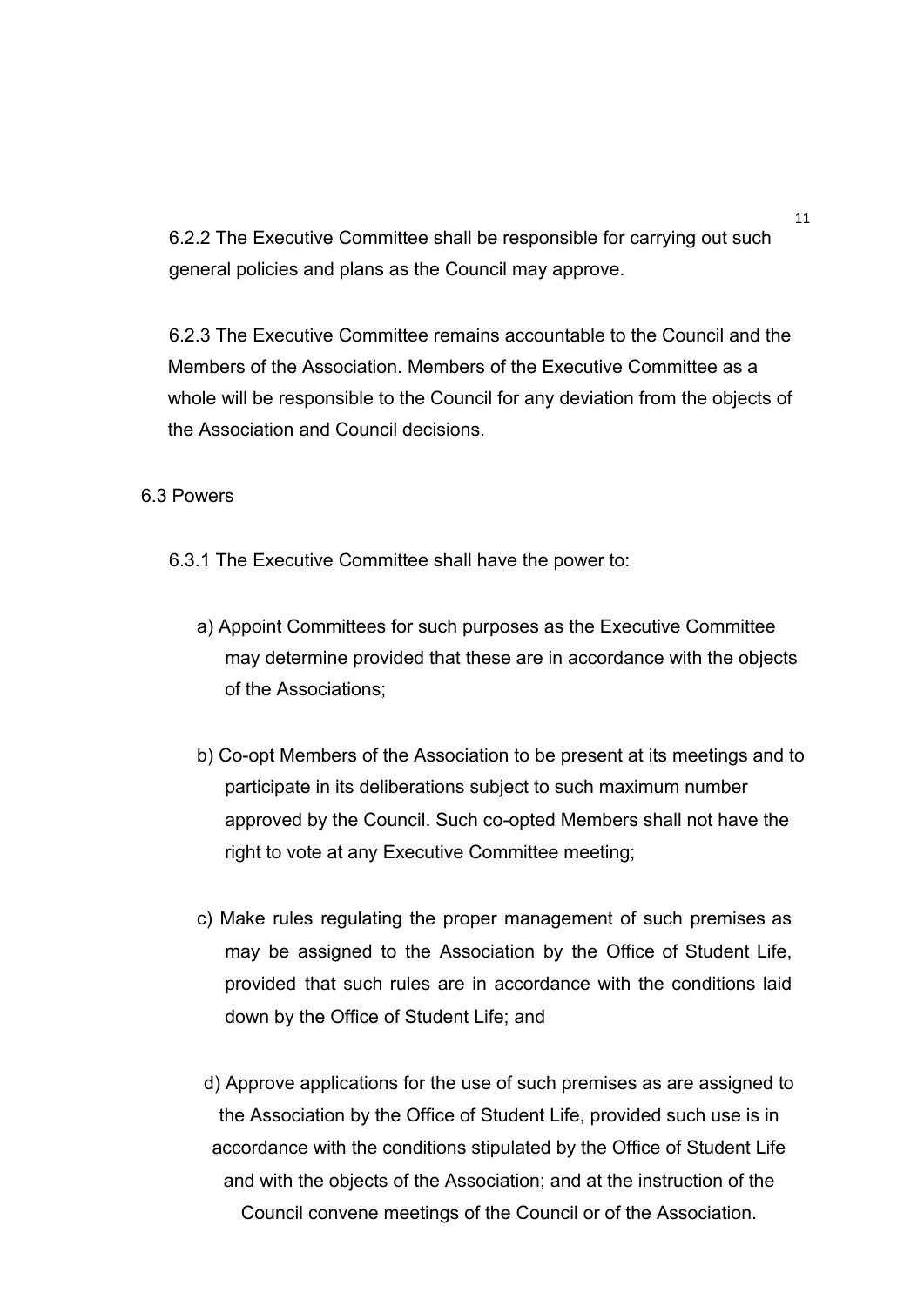#### 6.4 Term of Office

6.4.1 Members of the Executive Committee shall hold office on an annual basis, from 1January to 31 December.

6.4.2 No Member of the Executive Committee shall hold more than one office in the Executive Committee.

6.5 Meetings of the Executive Committee

6.5.1 The Executive Committee shall meet at least once a month.

6.5.2 The Honorary General Secretary shall give at least three days' notice of such meetings unless he decides that the urgency of the agenda requires shorter notice, such decision being subject to ratification by the Executive Committee when it meets. In the event that such decision is not ratified by the Executive Committee by a two-third-majority vote, the meeting shall be declared void, and a subsequent meeting shall be convened for which the Honorary General Secretary shall give at least three days' notice.

6.5.3 Meetings of the Executive Committee shall be convened by the Honorary General Secretary at his discretion or at the request of any Member of the Executive Committee.

6.5.4 At least fifty percent of the Members of the Executive Committee shall constitute a quorum. Co-opted Members of the Executive Committee shall not be included in the count for the quorum.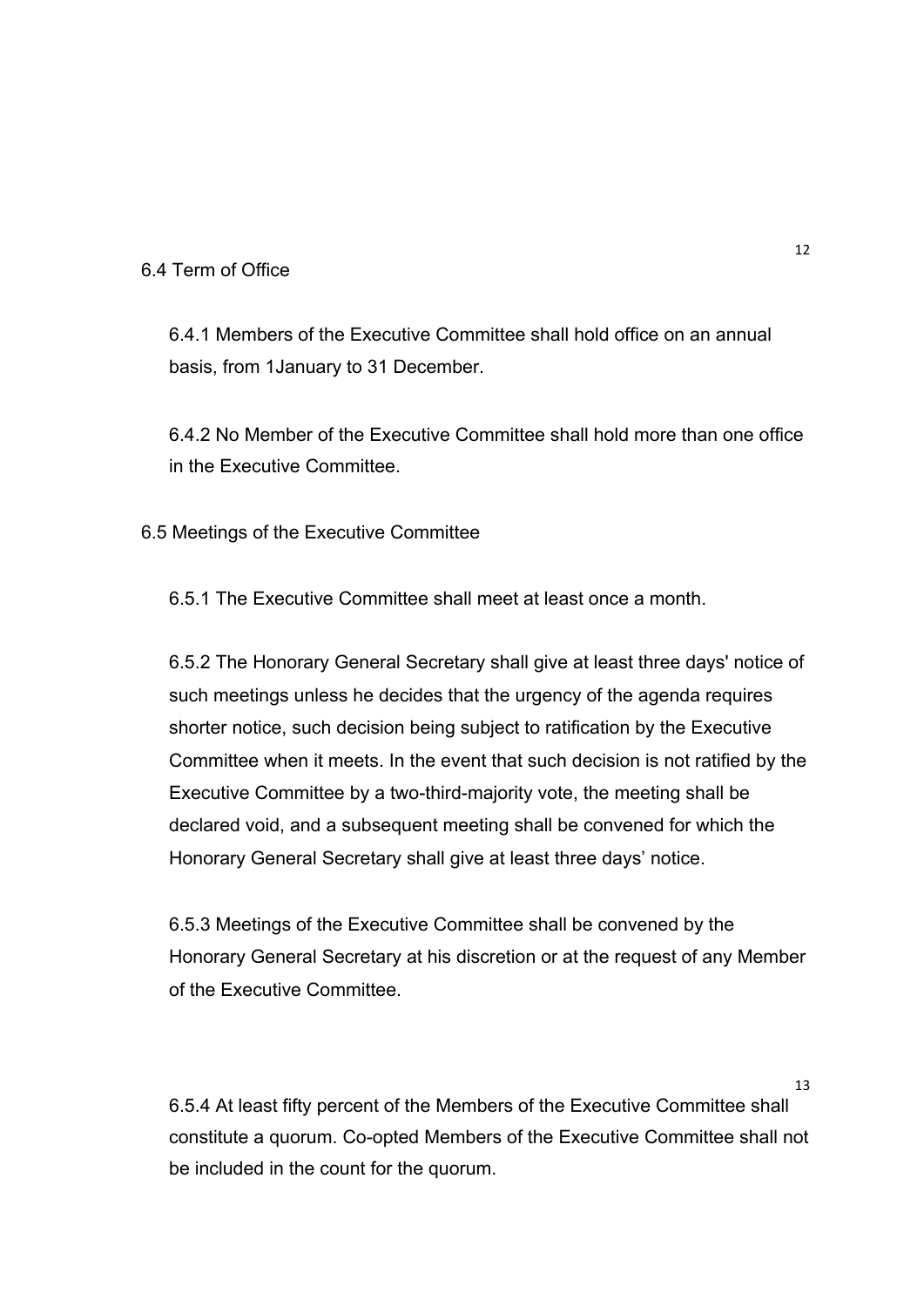6.5.5 Any Member of the Executive Committee, who absents himself from three successive meetings of the Executive Committee shall submit a written explanation to the Honorary General Secretary no later than the date of the third meeting, failing which he shall automatically cease to be a Member of the Executive Committee. The Executive Committee shall consider such explanation and decide by a two-third- majority vote whether or not the absent Member shall remain in the Executive Committee or be deemed to have resigned from the Executive Committee.

6.5.6 The President, or, in his absence, the Vice-President, shall preside at meetings of the Executive Committee. In the absence of both the President and the Vice-President, one of the Members present other than the Honorary General Secretary shall be elected to the Chair.

6.5.7 The Honorary General Secretary shall keep the minutes of all-Executive Committee meetings and shall submit them for adoption at the next meeting.

# ARTICLE 7 – **DUTIES AND POWERS OF OFFICERS OF THE EXECUTIVE COMMITTEE**

7.1 President

7.1.1 The President shall also automatically be appointed Chairman of the Executive Committee.

7.1.2 The President, or any person officiating as Chairman, shall have a casting vote at meetings of the Executive Committee at which he presides.

7.1.3 The President shall have the right to call meetings of the Association and of the Council.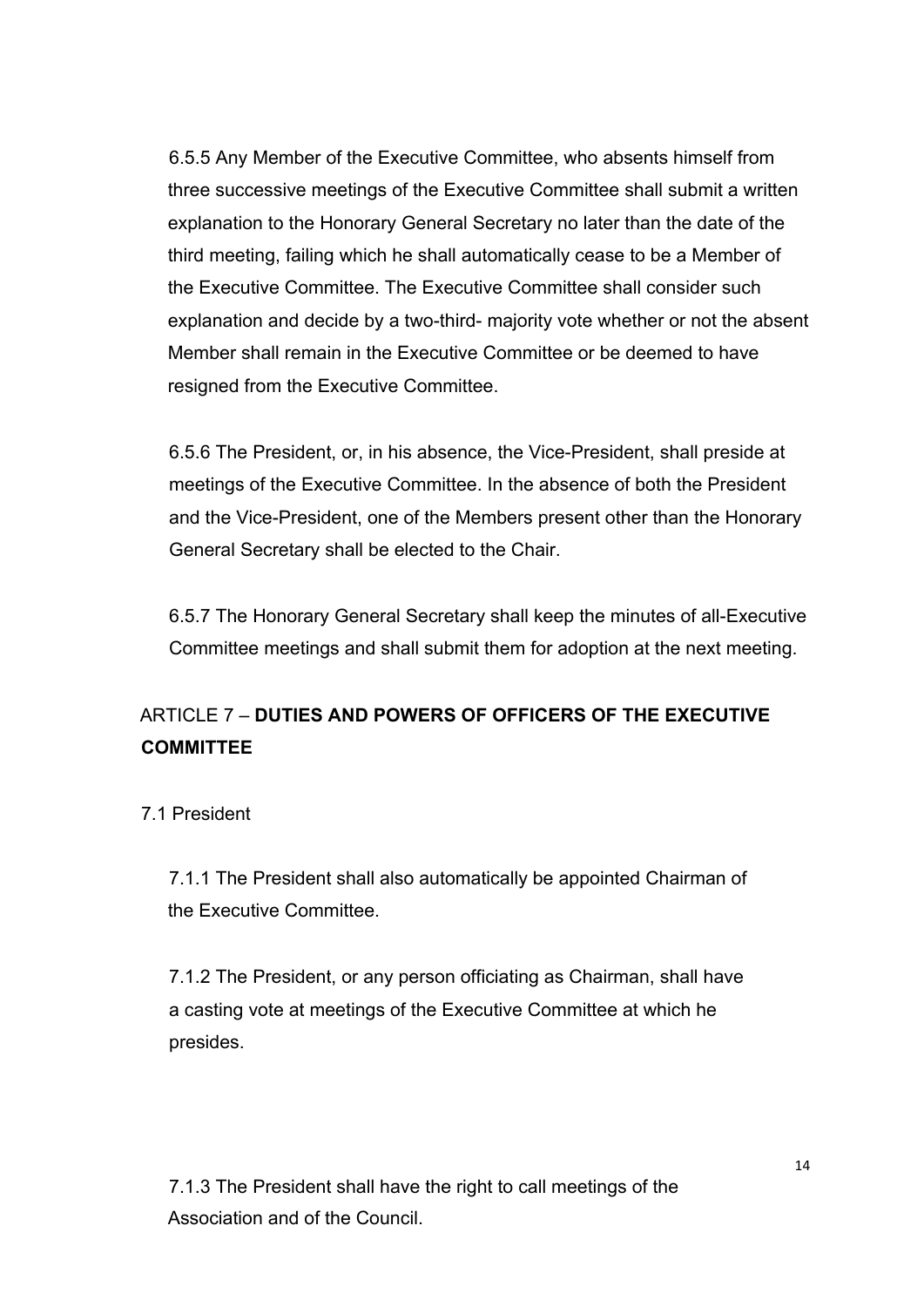7.1.4 The President shall approve payments of the Association.

7.1.5 The President shall perform such other functions as are delegated to him by the Council.

7.2 Vice-President

7.2.1 All duties, powers and responsibilities of the President shall, in his absence, devolve upon the Vice-President.

7.2.2 The Vice-President shall perform such other functions as are delegated to him by the President and/or Council. The Vice-President shall be responsible for the development and welfare of Council members.

7.2.3 The Vice-President shall hall succeed the President for the remainder of the President's term of office in the event of the latter's position falling vacant.

7.2.4 The Vice-President shall automatically be appointed a Member of the Finance Committee.

7.3 Honorary General Secretary

7.3.1 The Honorary General Secretary shall:

- a) Take charge of the Association's records and manage the correspondence of the Association;
- b) Keep a register of all Members of the Association;
- c) Maintain the Policy Book in Article 15.2;

d) Be responsible for convening all meetings of the Executive Committee;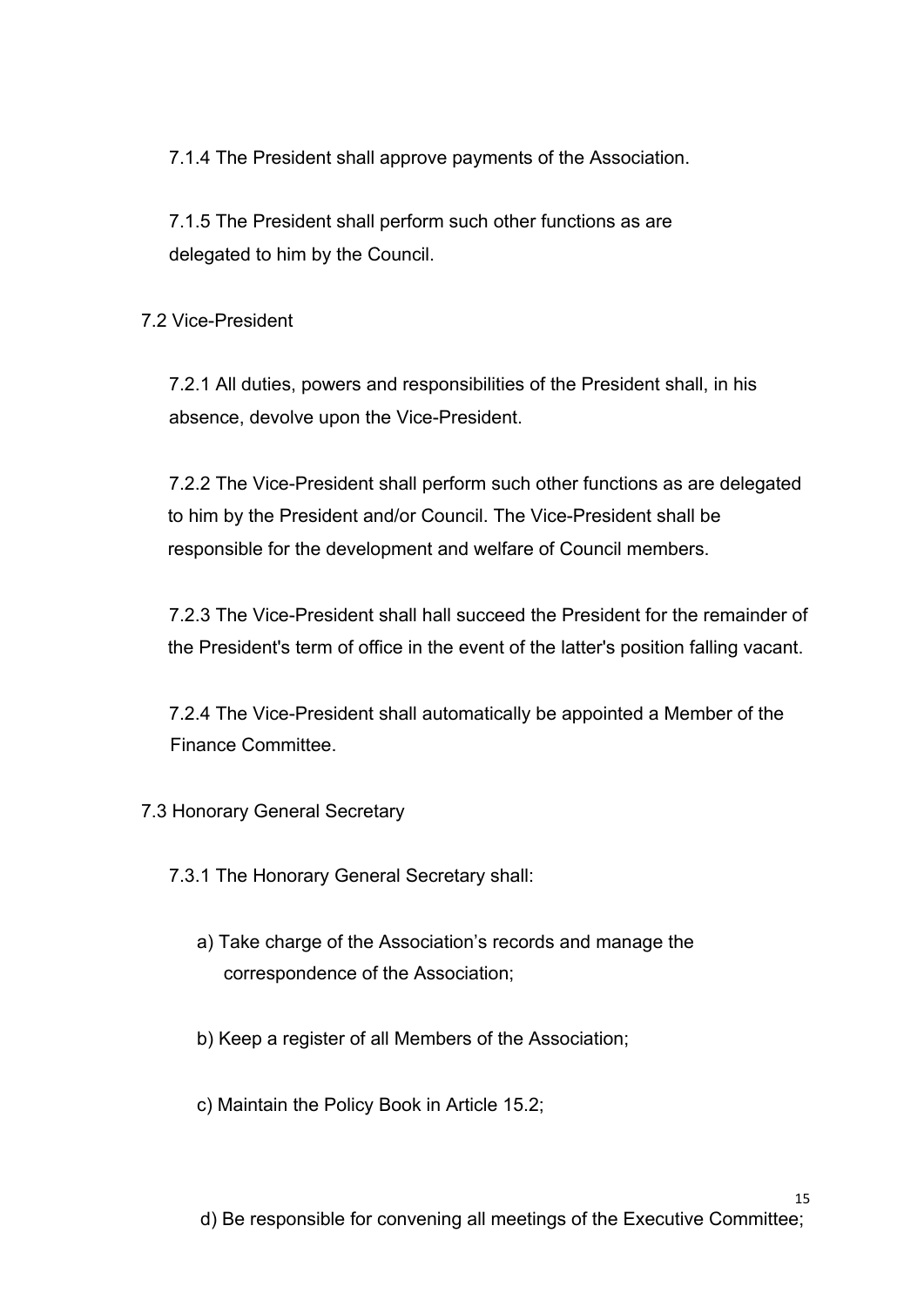- e) Prepare and submit on behalf of the out-going Council the Annual Report of the Association at the Annual General Meeting;
- f) In the event of the Council going out of office before the completion of its term, prepare and submit on its behalf a report of the Association covering its period of office, to the Honorary General Secretary of the in- coming Council within four weeks; and
- g) Keep and file minutes of all General Meetings of the Association and meetings of the Council and Executive Committee and ensure that they are available upon request. These minutes shall be circulated to all Members of the Association within two weeks of each General Meeting.
- 7.4 Honorary Finance Secretary
	- 7.4.1 The Honorary Finance Secretary shall:
		- a) Automatically be appointed the Chairman of the Finance Committee;
		- b) Present on behalf of the Finance Committee at the Annual General Meeting, the audited statement of income and expenditure and balance sheet for the previous year for the Association's information;
		- c) Prepare and present on behalf of the Association the provisional budget for the two periods 1 January to 31 July and 1 August to 31 December of the ensuing year to the in-coming Council;
		- d) Keep a record of the Association's accounts;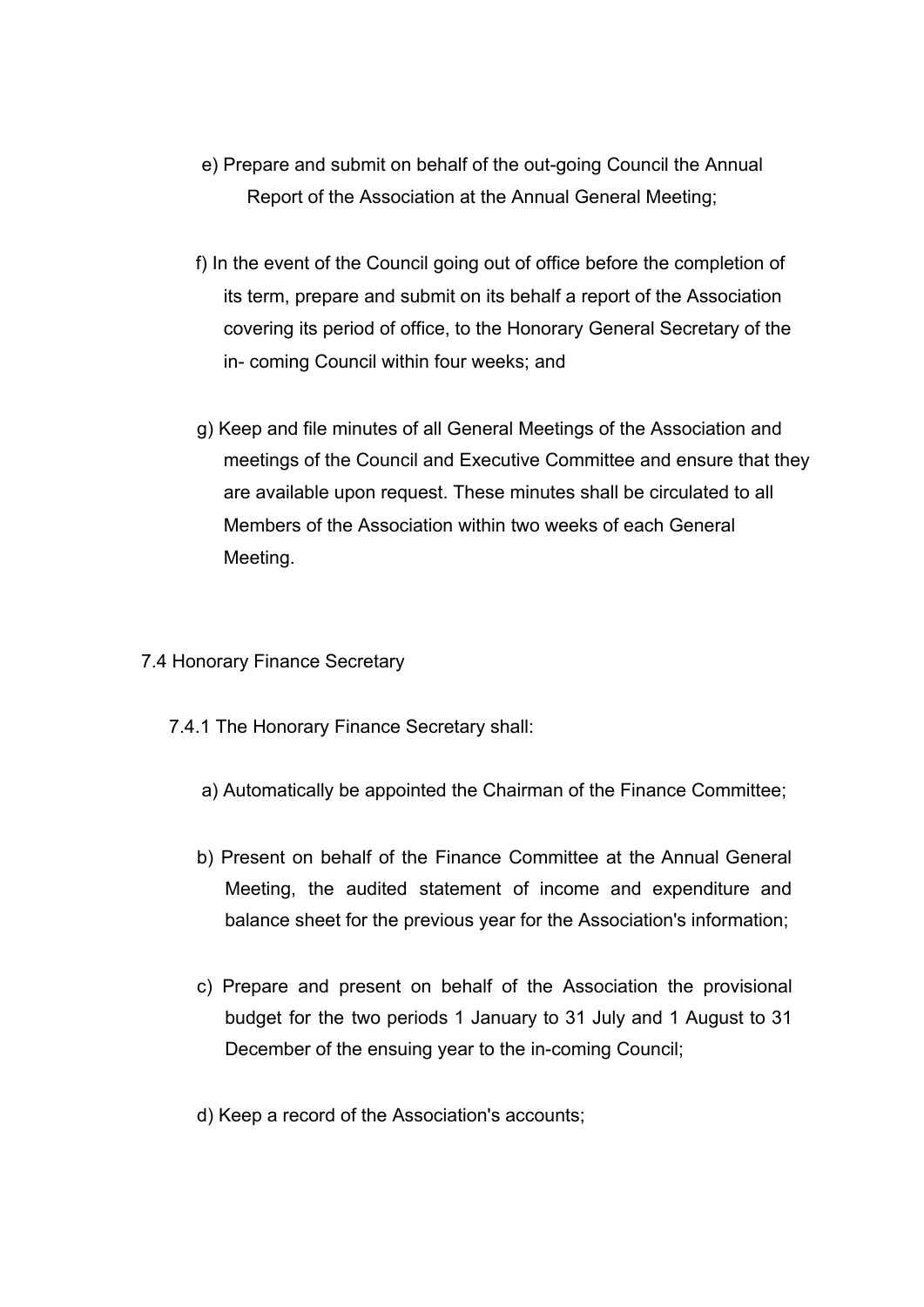- e) Receive, on behalf of the Finance Committee, any funds that may be paid to the Association. Such funds shall be remitted to the University's Office of Finance for credit to the Association's account;
- f) Sign and submit all bills of the Association, which have been countersigned by the President, for payment by the University' s Office of Finance;
- g) Be responsible for posting up minutes of each Finance Committee meeting on the Association's notice boards within seven days of the meeting, and for circulating them to all Members of the Executive Committee within two weeks of the meeting; and
- h) Ensure that the Financial Procedures align to the rules and regulations set forth by the Office of Finance; and
- i) Perform such other functions as are delegated to him by the Executive Committee.
- 7.5 Events Secretary
	- 7.5.1 The Events Secretary shall: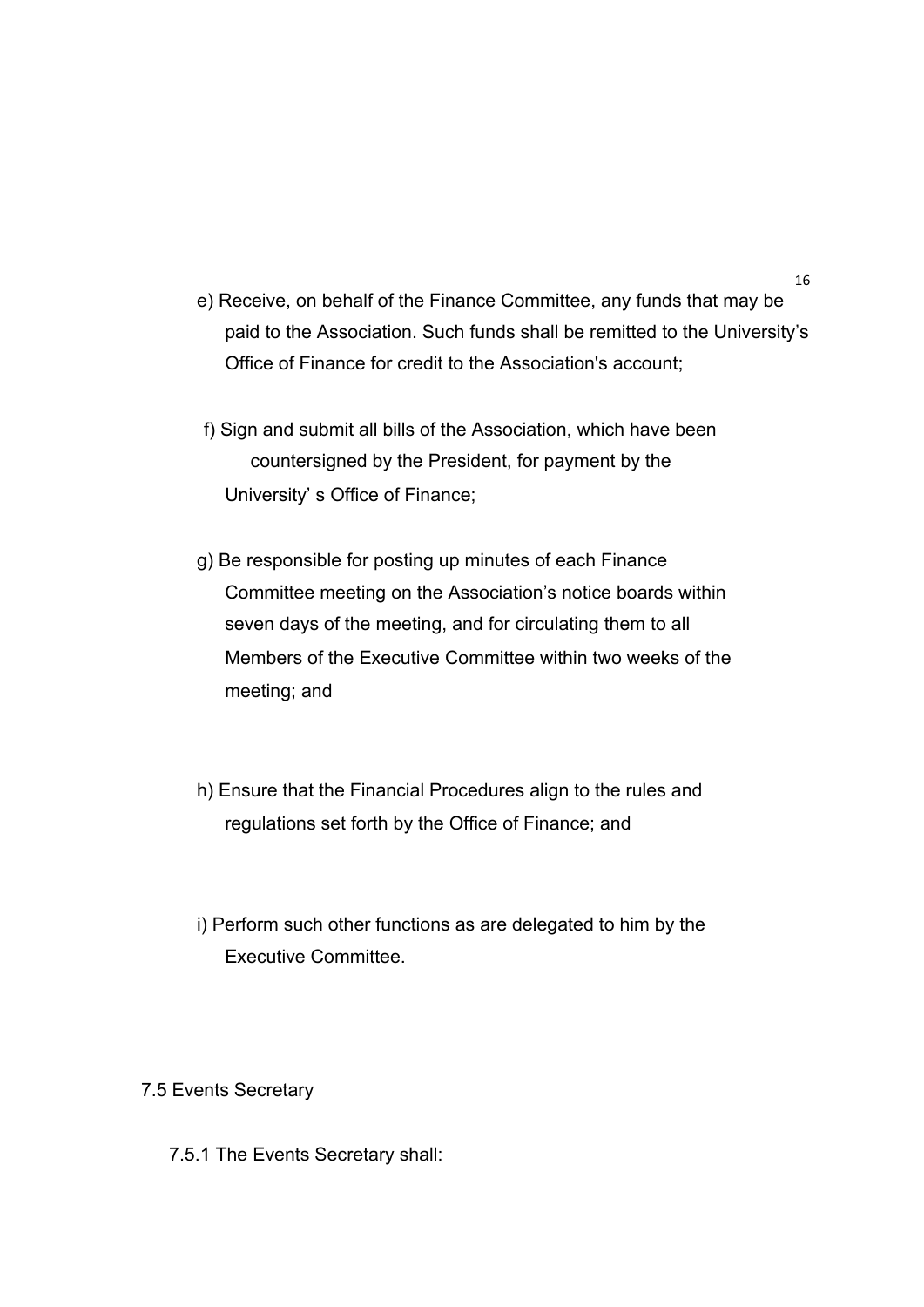a) Coordinate events organized by the Association, Constituent

Bodies and Clubs;

b) Maintain and update the Association's Calendar of Events; and

c) Perform such other functions as are delegated to him by the Executive Committee.

- 7.6 Communications Secretary
	- 7.6.1 The Communications Secretary shall:
		- a) Be the representative front of the Council regarding branding and public relations matters;
		- b) Publicize such activities of the Association as may be directed by the Executive Committee;
		- c) Disseminate such information as may be released by the Executive Committee and/or other Committees of the Association; and
		- d) Perform such other functions as are delegated to him by the Executive Committee.
- 7.7 Corporate Relations Secretary
	- 7.7.1 The Corporate Relations Secretary shall: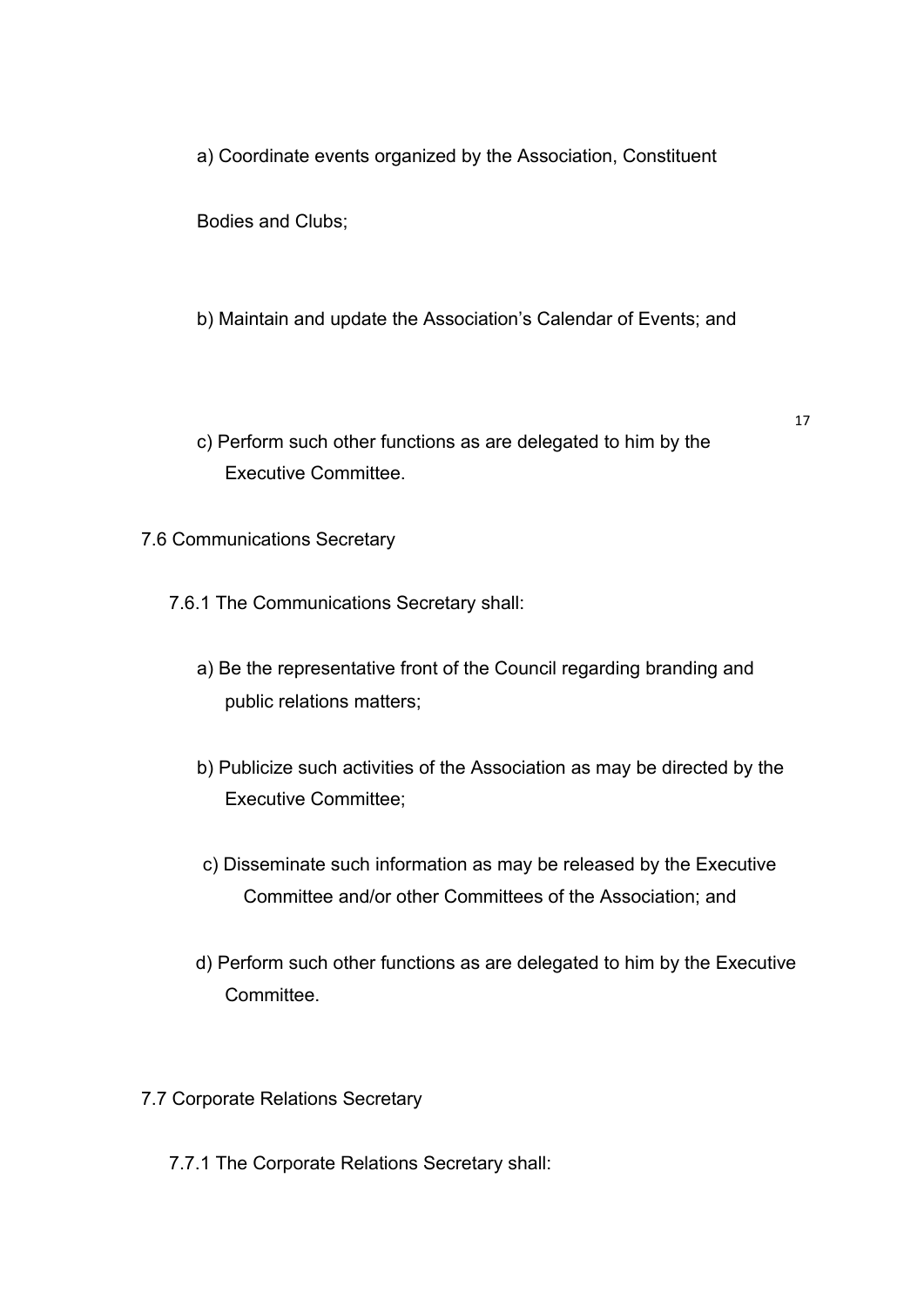- a) Be responsible for the sourcing and maintaining of sponsorships for the Association and Constituent Bodies, working closely with the various University Offices;
- b) Be responsible for liaising with external business entities, working closely with the various University Offices;
- c) Liaise with vendors to promote vitality in the University through various events;
- d) Support activities of the Association where required; and
- e) Perform such other functions as are delegated to him by the Executive **Committee.**
- 7.8 Academic and Welfare Secretary

7.8.1 The Academic and Welfare Secretary shall:

a) Look after the general welfare and academic concerns of the Members within the University;

b) Enforce guidelines for the organization of welfare projects for the Members;

- c) Work closely with the various University Offices to meet the objectives of the Student Welfare Committee;
- d) Support all activities of the Association where required; and
- g) Perform such other functions as are delegated to him by the Executive Committee.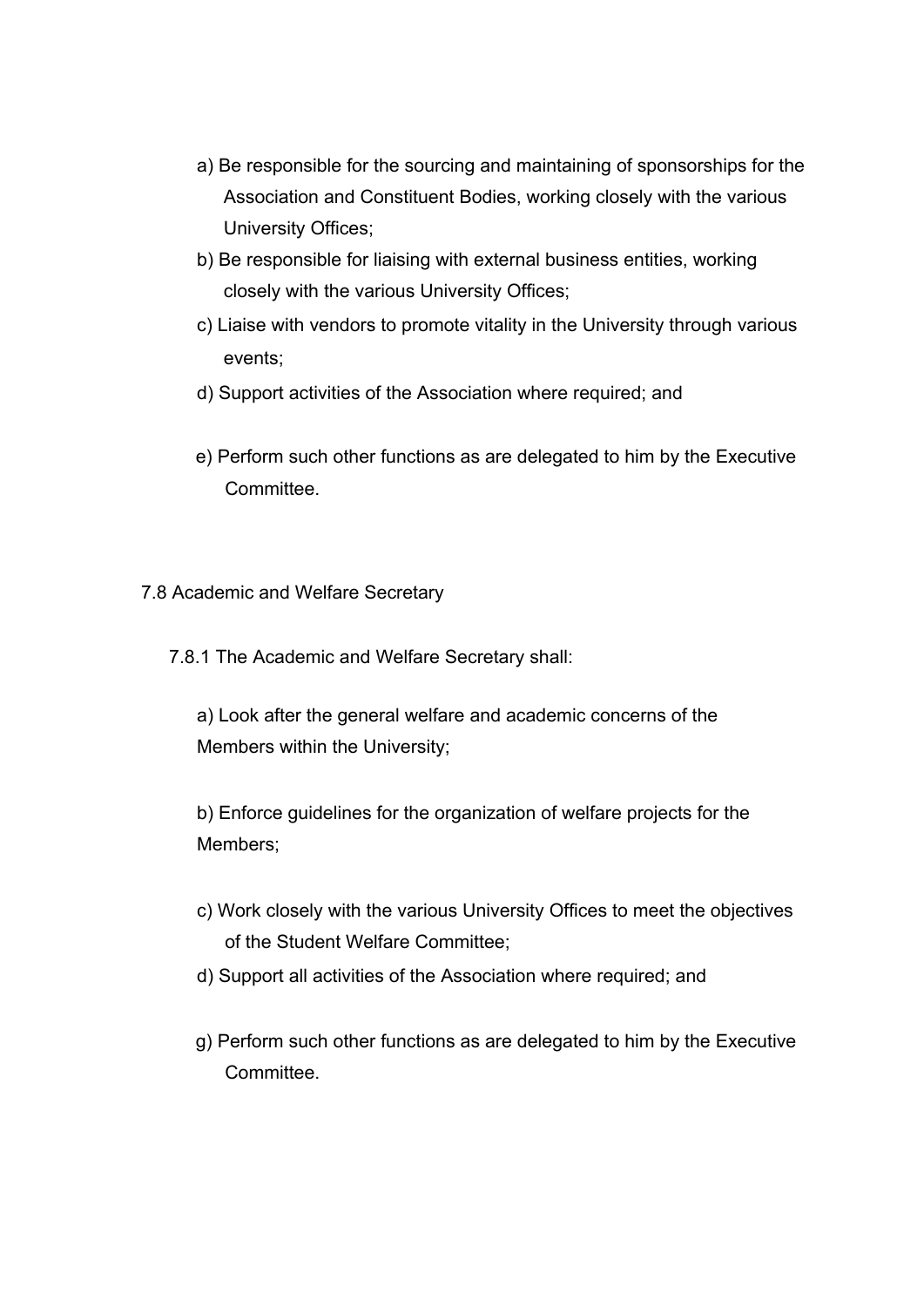#### 7.9 Operations Secretary

7.9.1 The Operations Secretary shall:

- a) Automatically be appointed the Chairman of the Asset Management Committee;
- b) Keep an inventory of all properties belonging to the Association through the Asset Management Committee;
- c) Oversee the use of storage spaces and facilities belonging to the Association through the Asset Management Committee;
- d) Review and enforce regulation of guidelines pertaining to Assets
- e) Approve applications for the use of such premises as may be assigned to the Association; and
- f) Perform such other functions as are delegated to him by the Executive Committee.
- 7.10 International Students' Secretary
	- 7.10.1 The International Students' Secretary shall:
		- a) Be the representative and liaison of the Association to the international students community in SMU.
		- b) Work closely with the various University Offices with regard to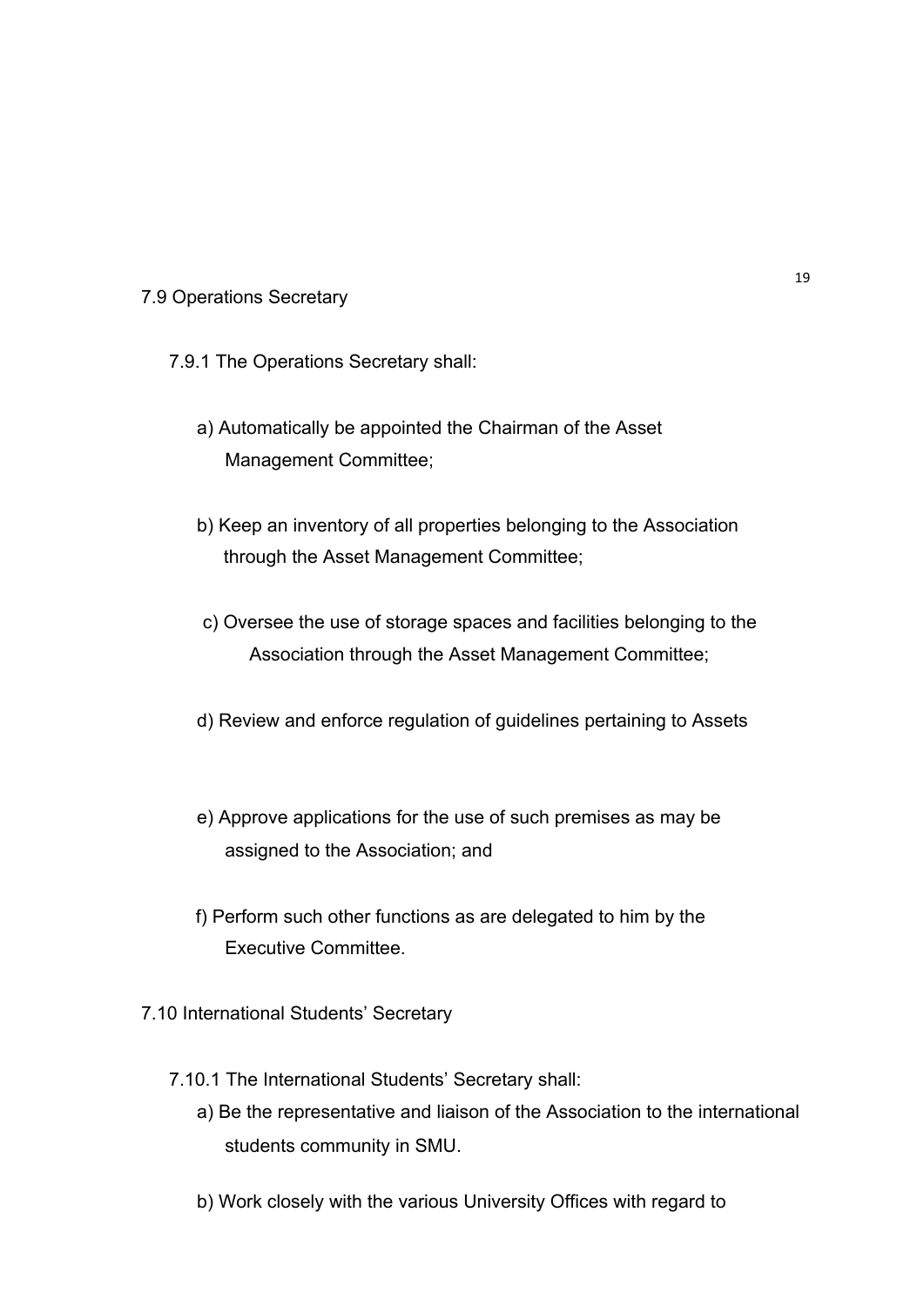international students' affairs; and

c) Perform such other functions as are delegated to him by the Executive Committee.

### ARTICLE 8 – **THE INTERIM COUNCIL**

20

### 8.1 Composition

8.1.1 If the Council, through resignation or other cause, falls below two-thirds of its normal total strength or where a vote of no confidence is passed on the Council by the Members of the Association in General Meeting, the whole Council shall resign from office.

8.1.2 The Council in office may also resign en masse but may do so only at an Extraordinary General Meeting of the Association convened for this purpose.

8.1.3 In the event of the whole Council resigning from office, a new Council shall be elected, within a period of not more than four weeks.

8.1.4 Pending the election of the new Council, there shall be an Interim Council consisting of at least ten but not more than 15 Members, including one representative from each Management Committee elected at an Extraordinary General Meeting of the Association, such meeting to be convened as early as possible by the out-going Honorary General Secretary.

### 8.2 Functions

8.2.1 The Interim Council shall assume all functions of the Council as provided for in Article 5.2 of this Constitution.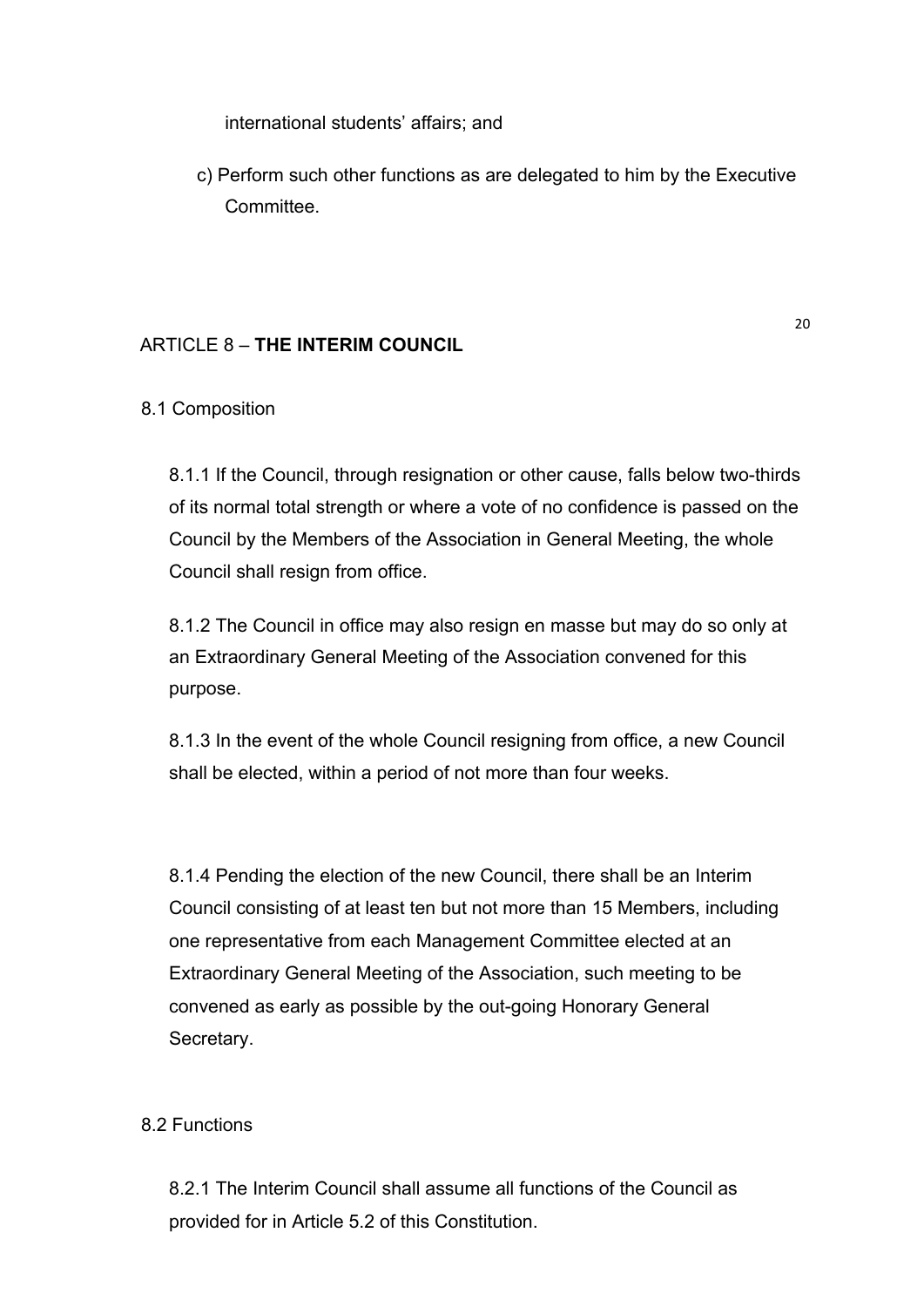### 8.3 Powers

8.2.1 The Interim Council shall assume all powers as provided for in Article 5.3 of this Constitution.

### 8.4 Term of Office

21

8.4.1 The Interim Council shall cease to hold office immediately on the election of a new Council or at the end of four weeks from the date of election of the Interim Council whichever is the later.

## ARTICLE 9 – **STANDING COMMITTEES**

### 9.1 Types

9.1.1 There shall be the following Standing Committees under the Executive Committee:

- a) The Assets Committee; and
- b) The Business Committee; and
- c) The International Connections Committee; and
- d) The Finance Committee.

9.1.2 The Executive Committee may appoint other Standing Committees as required to ensure the smooth running of the Association. The Executive Committee may co-opt and appoint Members to stand in such Standing Committees.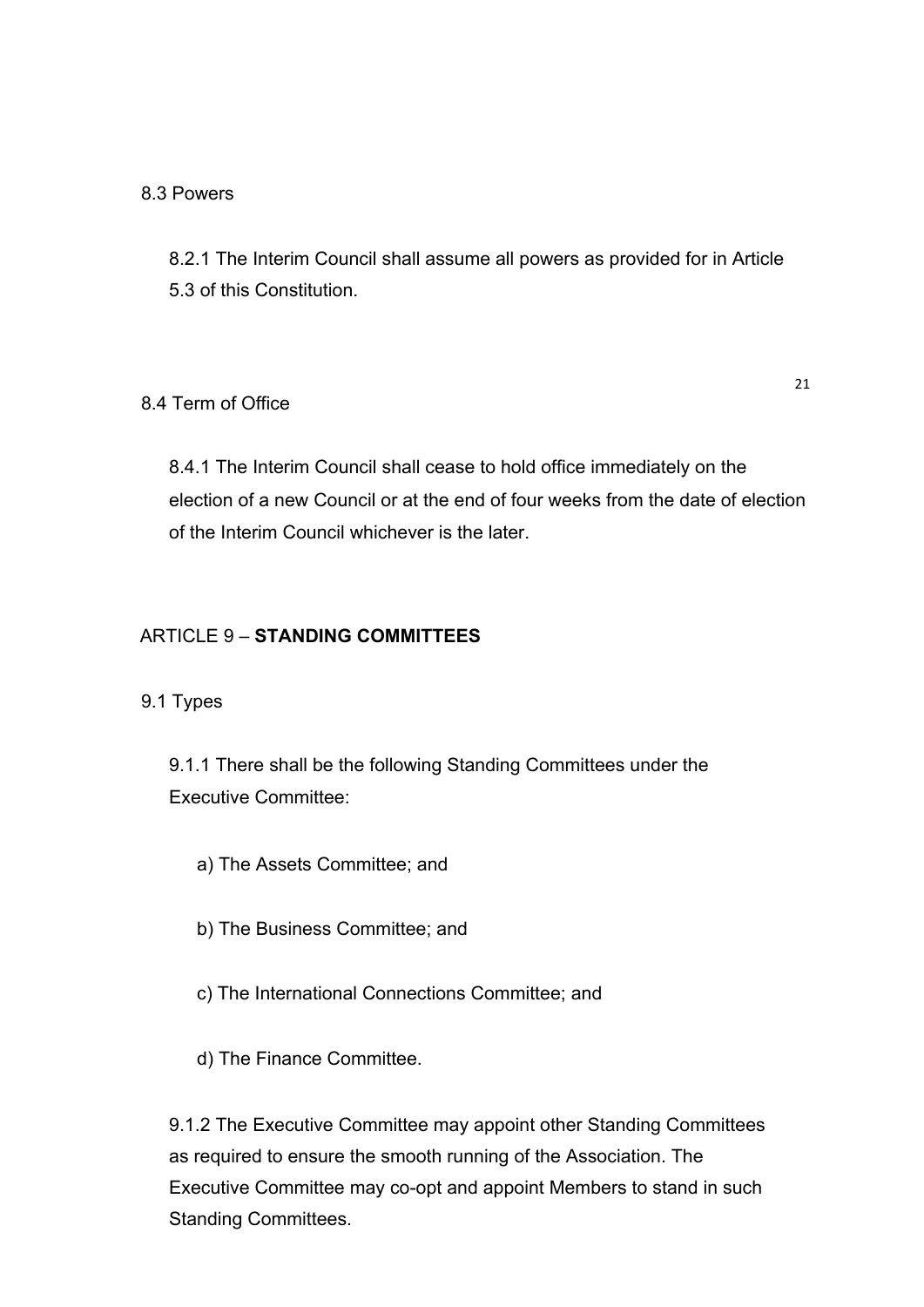#### 9.2 Finance Committee

- 9.2.1 Composition
	- 9.2.1.1 The Finance Committee shall consist of:
		- a) The Honorary Finance Secretary who shall automatically be appointed the Chairman of the Committee;
		- b) The Vice-President who shall automatically be appointed a Member;
		- c) The other Members (who shall not be Executive Committee members) shall be the Finance Secretaries of each Constituent Body;
		- d) The Deputy Finance Secretary of the Executive Committee but only with a unanimous vote from the Finance Committee. He will have no voting rights; and
		- e) The Finance Secretary of SMU International Connections. He will not have voting rights.
- 9.2.1.1 The Finance Committee shall consist of:
	- a) Prepare the budget for the periods from 1 January to 31 July and from 1 August to 31 December of the ensuing year for presentation to the in-coming Council;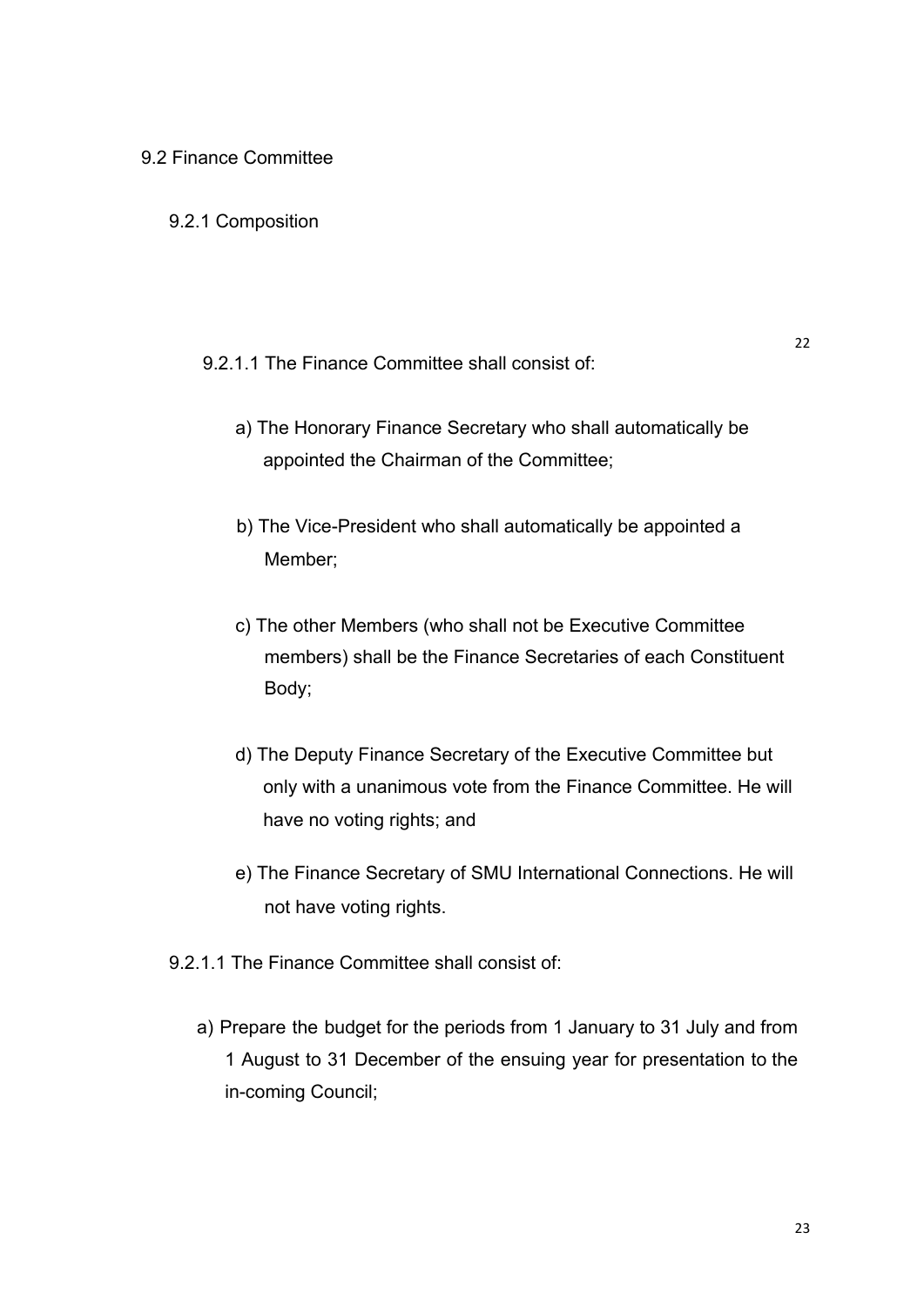- b) Be responsible for the consolidation of all finance matters, ensuring their accuracy;
- c) Provide statements of accounts or any other financial information for audit purposes when requested; and
- d) Perform such other functions as may be directed by the Executive **Committee.**
- 9.3 Asset Management Committee
	- 9.3.1 Composition
		- 9.3.1.1 The Asset Management Committee shall consist of the following:
			- a) The Operations Secretary who shall automatically be appointed the Chairman of the Committee;
			- b) The logistics managers of each Constituent Body;
			- c) Such other Members as approved by the Executive Committee; and

25

d) Except for the Chairman, the other Committee Members shall not be Executive Committee members.

#### 9.3.2 Duties

- 9.3.2.1 The Asset Management Committee shall:
	- a) Ensure accountability for Constituent Body-owned and Club owned assets through bi-annual auditing;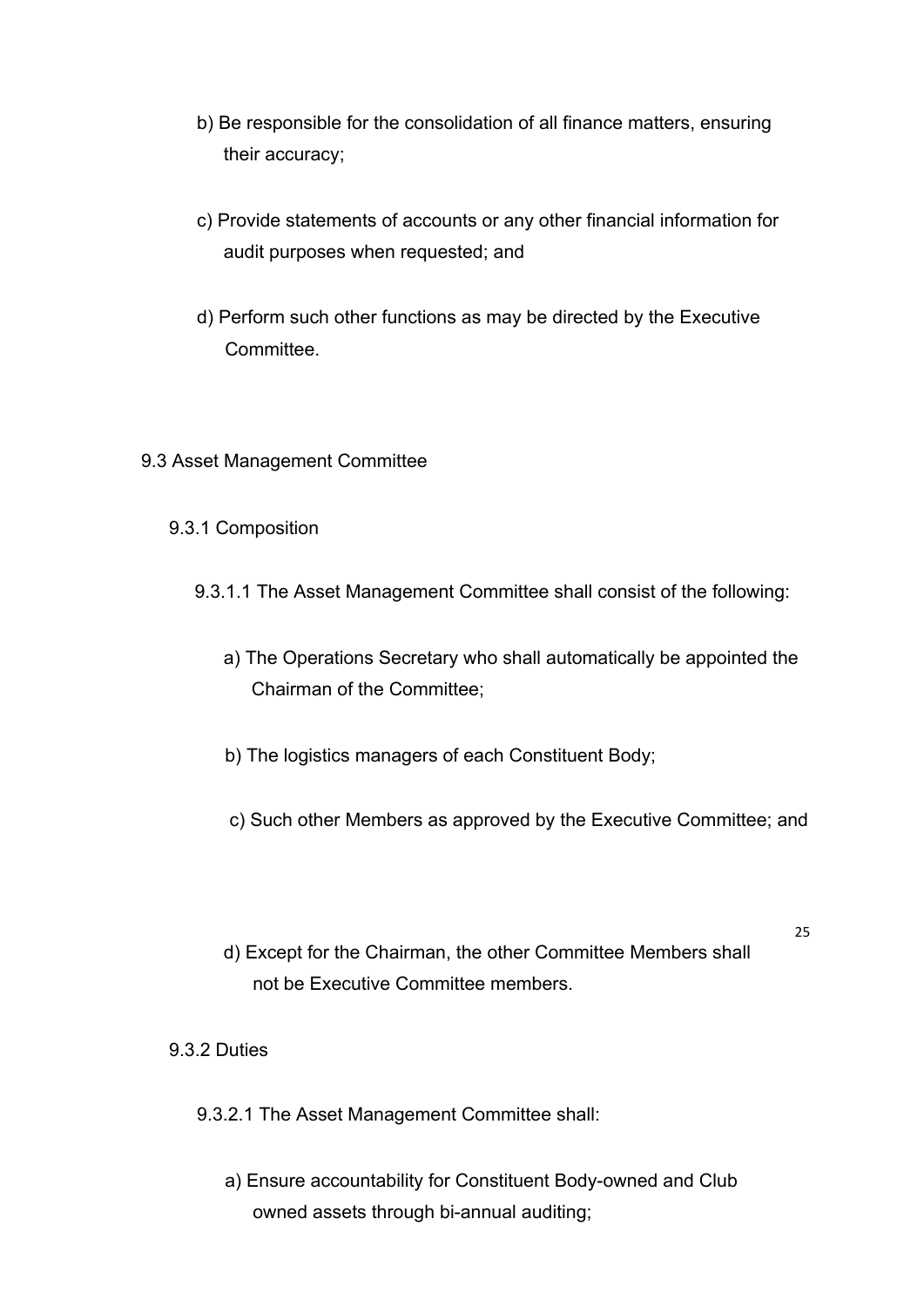- b) Serve as a liaison between all Constituent Bodies and Clubs and the Office of Student Life in matters pertaining to logistics;
- c) Facilitate and guide representatives of the Constituent Bodies to oversee the temporary loaning of assets owned by their respective Management Committees;
- d) Provide logistical support to University events, where applicable; and
- e) Perform such other functions as may be directed by the Executive Committee.
- 9.4 Business Committee
	- 9.4.1 Composition
		- 9.4.1.1 The Business Committee shall consist of the following:
			- a) The elected President of the Business Committee who shall automatically be appointed the Corporate Relations Secretary.

- b) Vice Chairman;
- c) Secretary;
- d) Managers as deemed fit by the Business Committee;
- e) All other Members of the various sub-committees; and
- f) Except for the Chairman, the other Committee Members shall not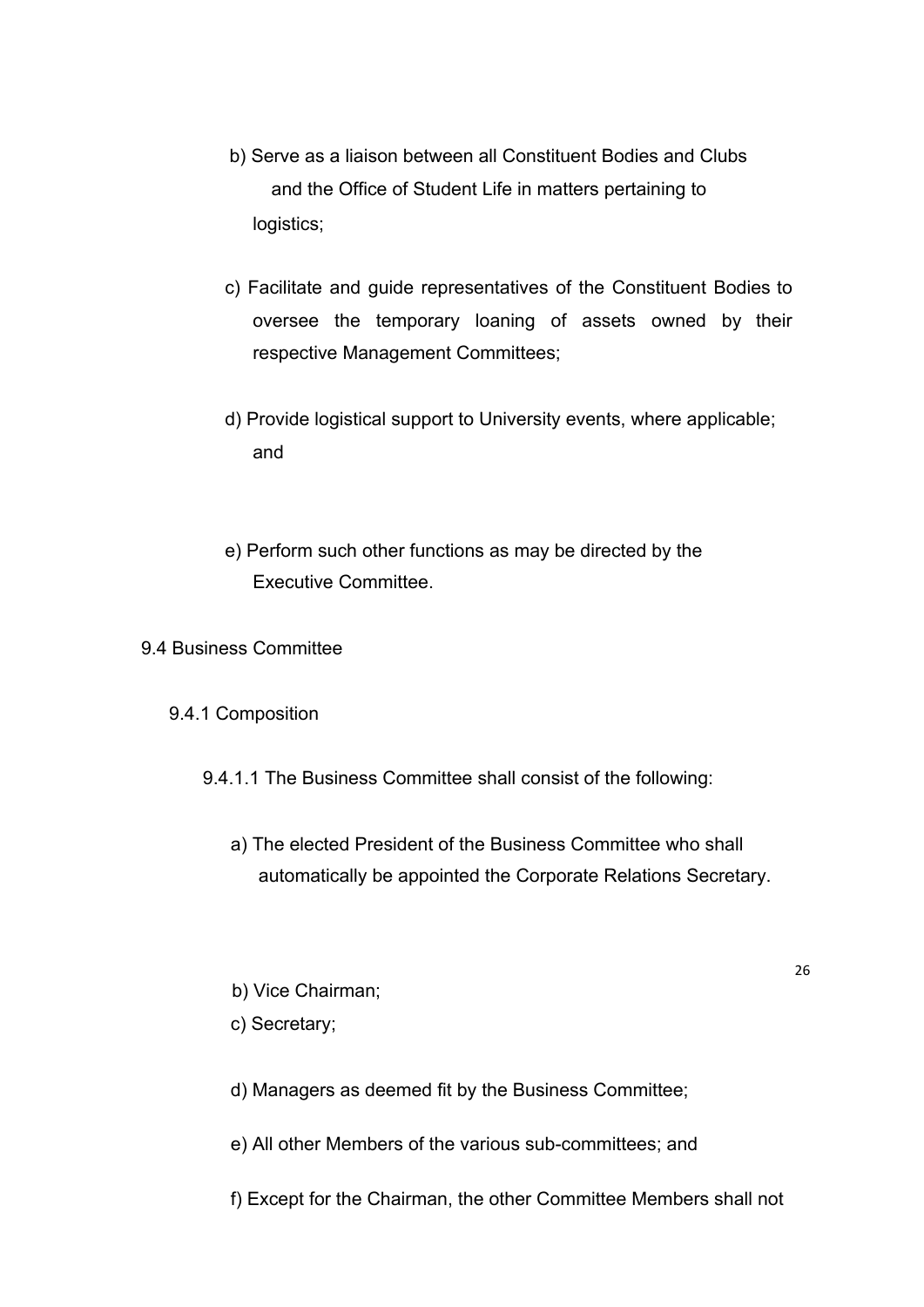be Executive Committee Members.

9.4.2 Duties

9.4.2.1 The Business Committee shall:

- a) Be the financial arm of the Association;
- b) Work closely with the Association to generate profits for itself and for the Clubs under the Association through sponsorships, donations, and organizing of events and activities; and
- c) Provide a realistic and practical business environment for its Members and student population, through its operations and activities.

9.5 International Connections

#### 9.5.1 Composition

- 9.5.1.1. International Connections shall consist of the following:
	- a) Elected President who shall automatically be appointed International Students' Secretary; and
	- b) Positions as deemed fit by the International Connections Executive Committee.

9.5.2 Duties

- 9.5.2.1 International Connections shall:
	- a) Be the organizing body of all events catering primarily or exclusively to International students; and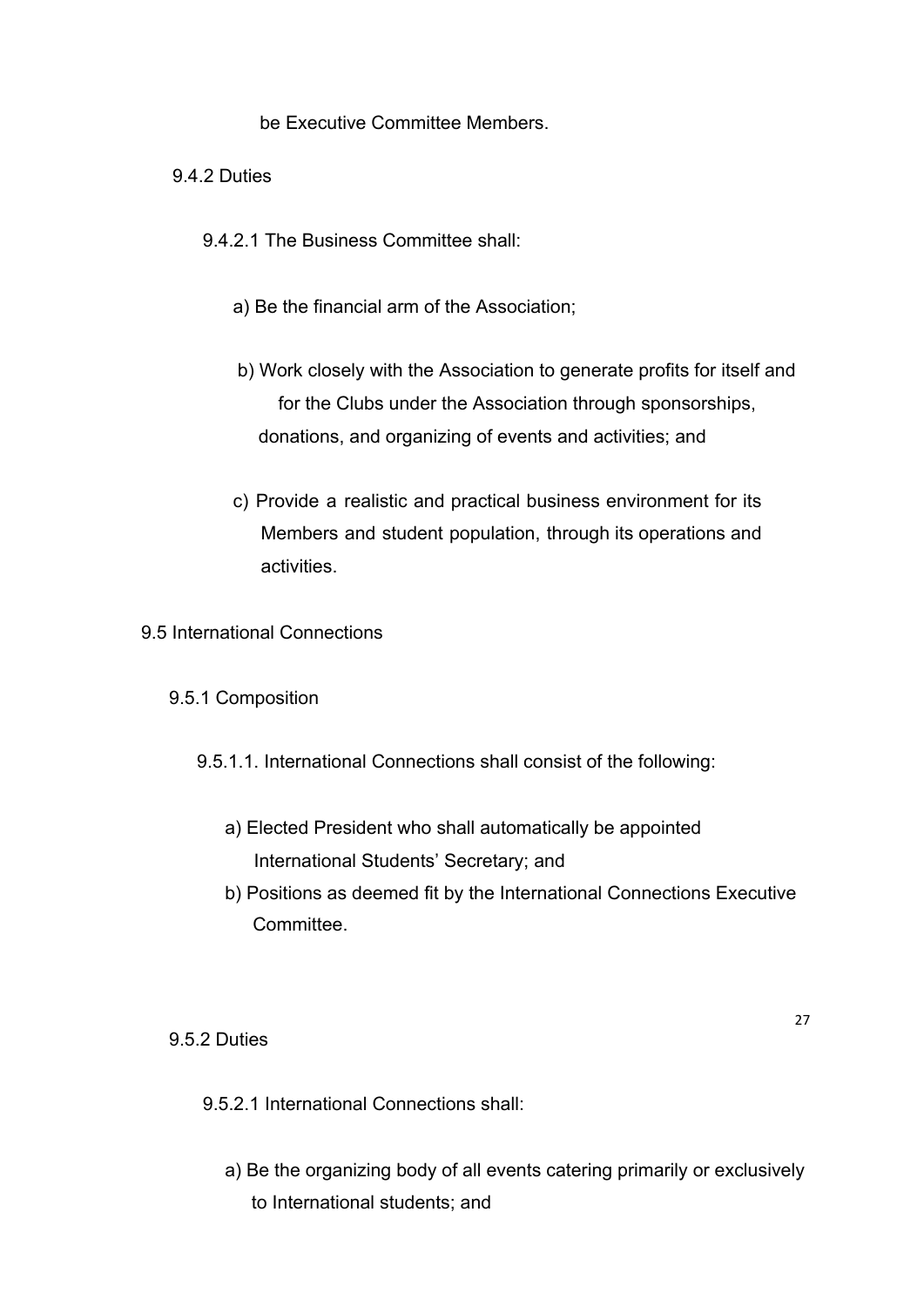- b) Be responsible for looking after the welfare of both full-time and exchange international students of the Association.
- c) Except for the President of the International Connections, the other committee members may not be Executive Committee members

## ARTICLE 10 – **FINANCES**

10.1 Financial Year and Budget Period

10.1.1 The Association's financial year shall be from 1 January to 31 **December** 

10.1.2 All accounts shall be closed by 31 December. Thereafter, all expenditures made after that shall be included in the accounts of the following financial year.

10.1.3 All accounts shall be submitted to the Finance Committee.

10.1.4 Statement of consolidated accounts shall be prepared by Term 2 Week 3.

10.1.5 Auditing of accounts shall commence in Term 1 Week 1.

10.1.6 Financial statements shall be reported to the Members at the Annual General Meeting.

10.1.7 Budget periods shall be from 1 January to 31 July and 1 August to

31 December.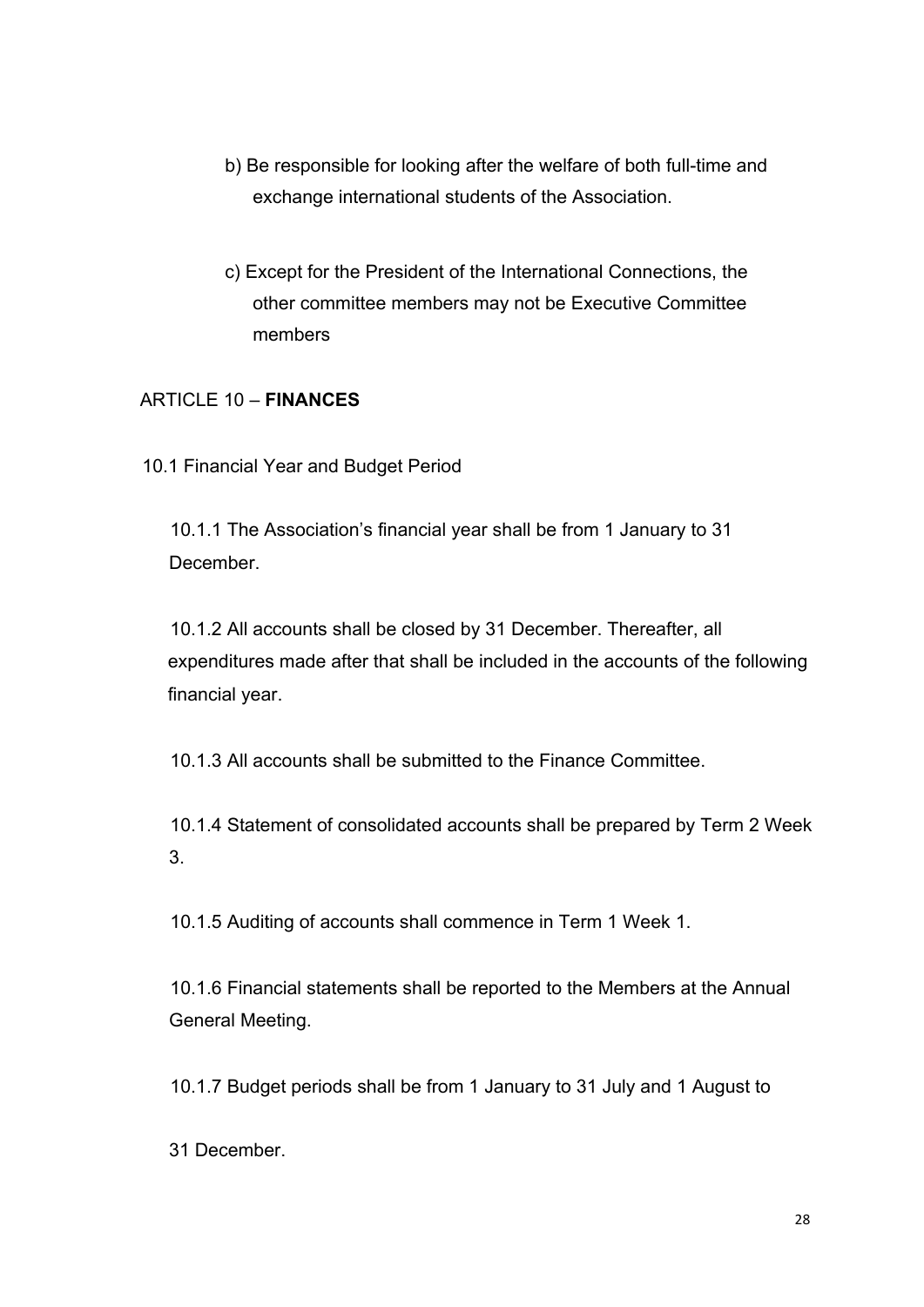10.2.1 All fees for student activities shall be paid by the Members to the Office of Finance.

10.2.2 Any income received by the Association shall be paid by the Honorary Finance Secretary to the Office of Finance for credit to the appropriate account.

10.2.3 All bills of expenditure of the Association and any of its Committees and Clubs, properly incurred in accordance with the approved budget, shall be submitted to the Honorary Finance Secretary who will endorse and forward all such bills, countersigned by the President, to the Office of Finance for payment.

10.2.4 Any application for grants and funding shall be subject to endorsement by the Council and shall be submitted by the Honorary Finance Secretary to the Office of Student Life for approval.

10.2.5 All Committees must before making any collections on behalf of the Association, obtain the sanction of the Executive Committee and approval from the University for such collection. The Honorary Finance Secretary shall pay all funds collected to the Office of Finance for credit to the appropriate account.

10.2.6 The Association and its committees shall not operate any bank account without the prior consent of the Office of Student Life and/or Office of Finance.

10.2.7 The Office of Student Life shall appoint auditors to audit the Association's annual accounts.

10.2.8 The auditors' fees for the audit of the Association's annual accounts shall be met from the Association's funds.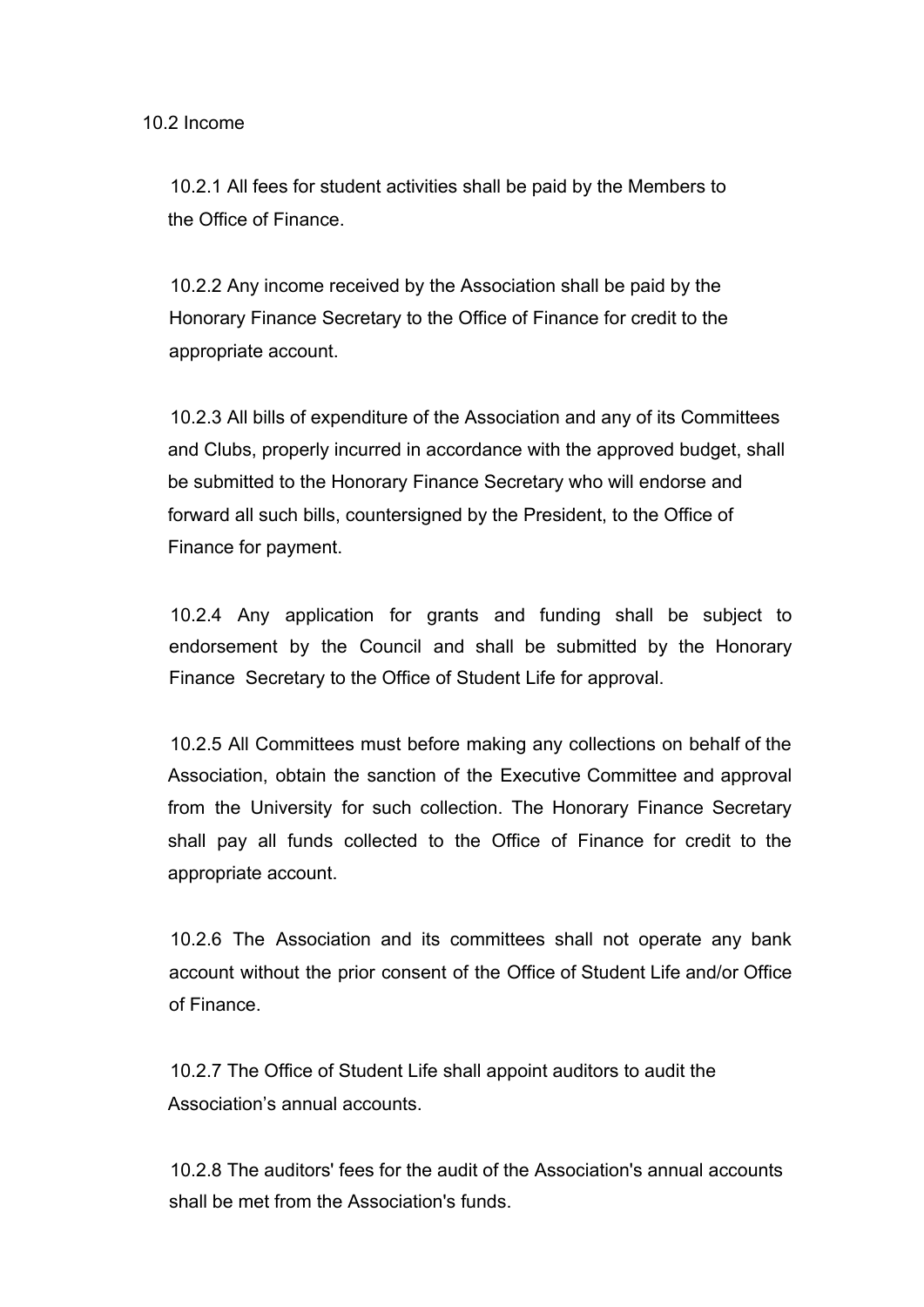### ARTICLE 11 – **GENERAL MEETINGS**

11.1 The Association shall hold a General Meeting every academic year

as its Annual General Meeting. All other General Meetings shall be called

Extraordinary General Meetings.

11.2 The Annual General Meeting shall be held before the Investiture.

11.3 The Annual General Meeting shall be held by the end of Term 2, Week 5 of each academic year.

11.4 The agenda for each Annual General Meeting shall consist of the following:

- a) The Presidential address;
- b) The Annual Report;
- c) The audited statement of income and expenditure and balance sheet for the previous academic year;
- d) The budget approved by the Council the periods 1 January to 31 July and 1 August to 31 December of the ensuing year; and
- e) Any other matter of which notice in writing has been given to the Honorary General Secretary at least 4 days before the Annual General Meeting

11.5 Notice of the Annual General Meeting with a provisional agenda shall be provided to the Members by such means approved by the President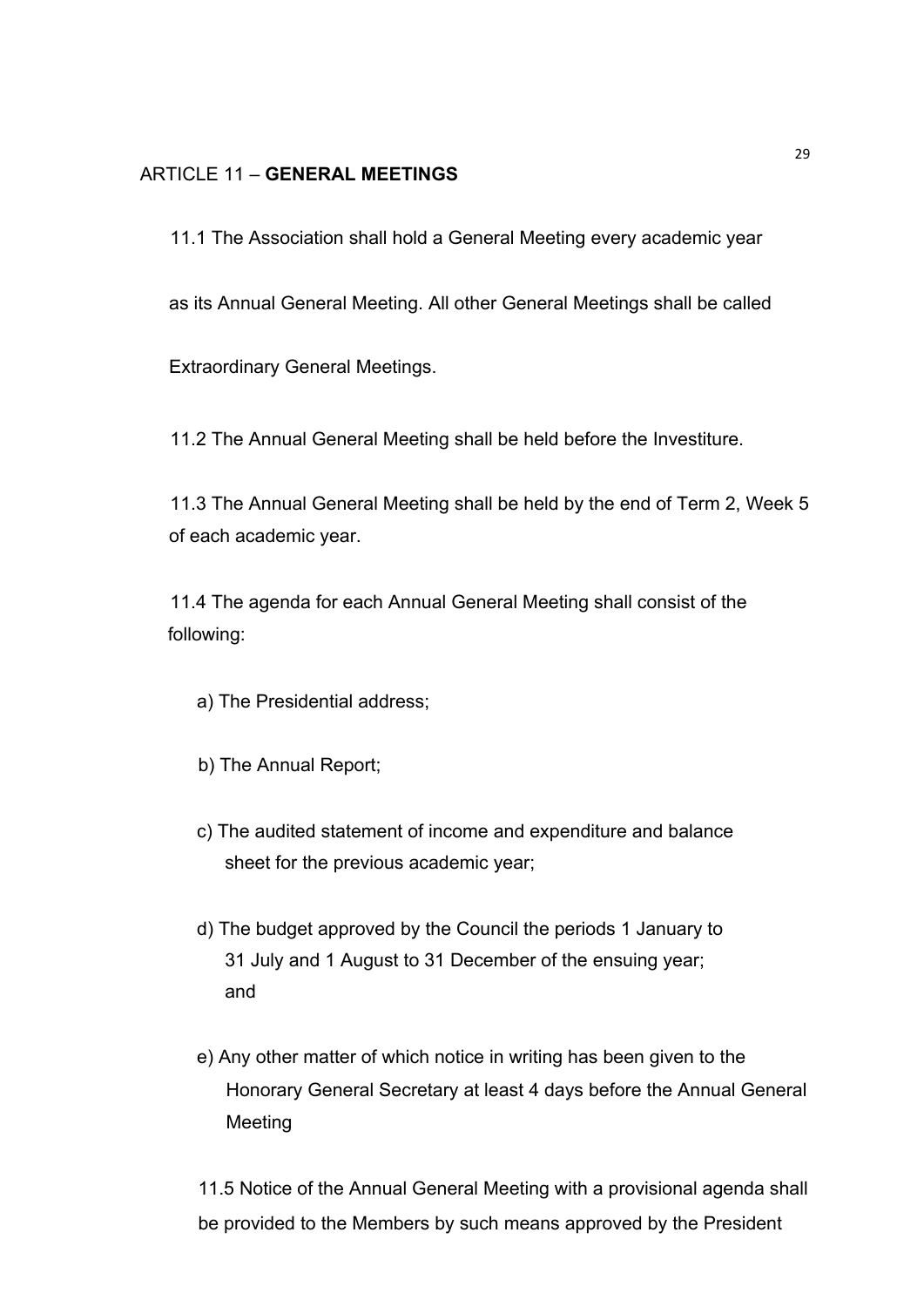not less than seven days before the date of the Annual General Meeting.

11.6 Any business for inclusion in the final agenda shall be handed in, in writing by any two Members, to the Honorary General Secretary, not less than 4 days before the time of the Annual General Meeting.

11.7 Extraordinary General Meetings of the Association shall be convened by the Honorary General Secretary either:

a) On the instruction of the Council; or

- b) On the instruction of the Executive Committee; or
- c) On written application to the Honorary General Secretary by at least 45 Members of the Association together with a written statement of the object for which the meeting is desired. Such a meeting shall be held within 14 days of the receipt of the application; or
- d) On the instruction of the President.

11.7 Notice of an Extraordinary General Meeting shall be provided to the Members by such means approved by the President not less than five days before the date of the Meeting.

11.9 Only the matters for which an Extraordinary General Meeting is called shall be on the agenda.

11.10 No Extraordinary General Meetings shall be convened during vacations.

11.11 Quorum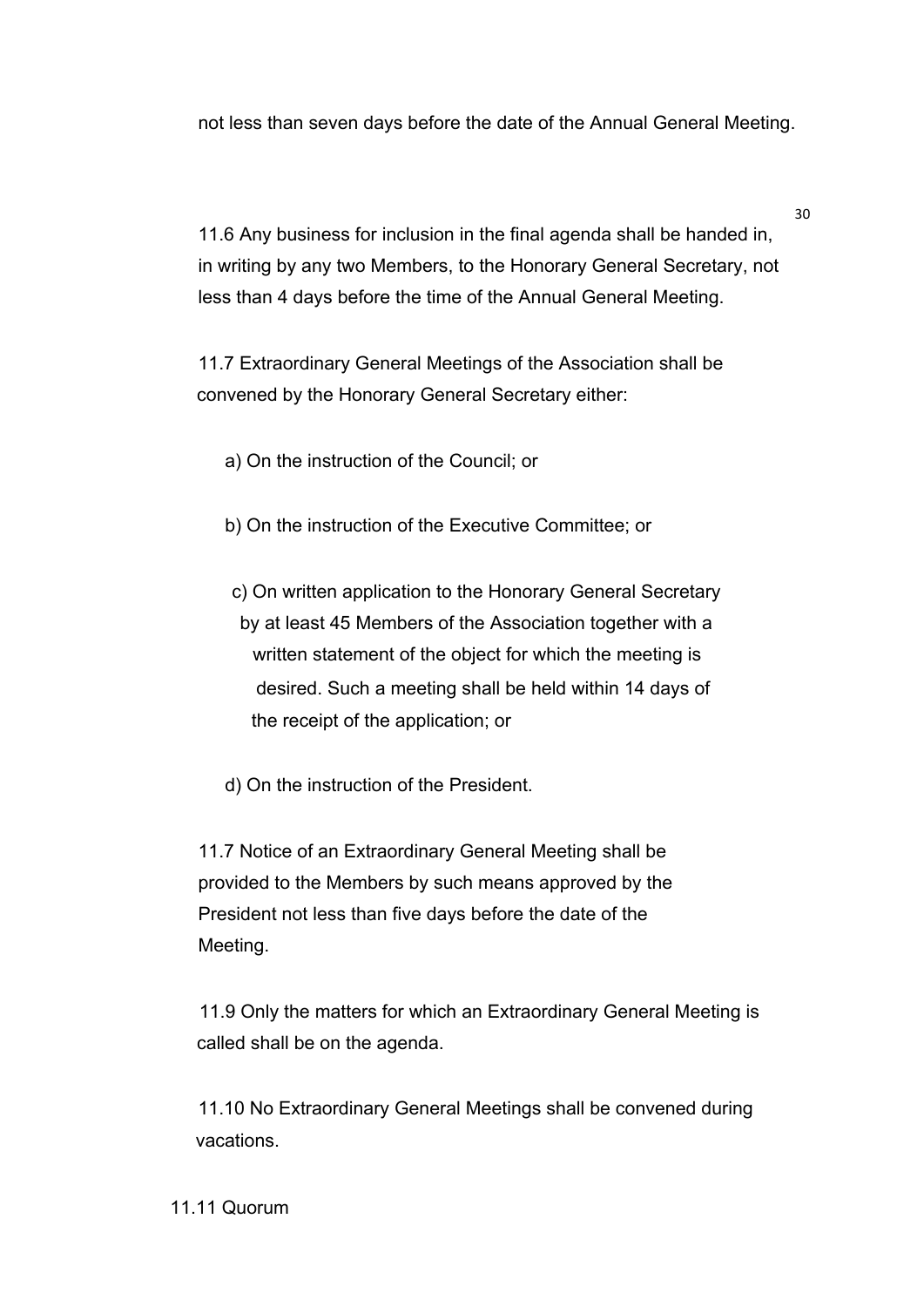11.11.1 Five percent or two hundred Members of the Association, whichever is the lower, shall form a quorum for an Ordinary General Meeting and Extraordinary General Meeting.

11.11.2 If within half an hour from the time appointed for a General Meeting a quorum is not present, the General Meeting shall be adjourned to a day not less than three days and not more than one week from the date of the original General Meeting.

11.11.3 No amendments shall be made to the agenda of the original General Meeting during the period of adjournment.

11.11.4 At the adjourned meeting no quorum of Members shall be required provided that an adjourned meeting without the necessary quorum shall not have the power to amend this **Constitution** 

11.12 The President shall take the Chair at all General Meetings of the Association unless the Members of the Association present at the meeting elect another Member to the chair. In the absence of the President, one of the following persons shall be elected to the Chair in descending order of priority:

a) Vice-President of the Executive Committee;

b) any other Member of the Executive Committee; or

c) any other Member of the Council.

11.13 Voting

11.13.1 No Member shall vote by proxy.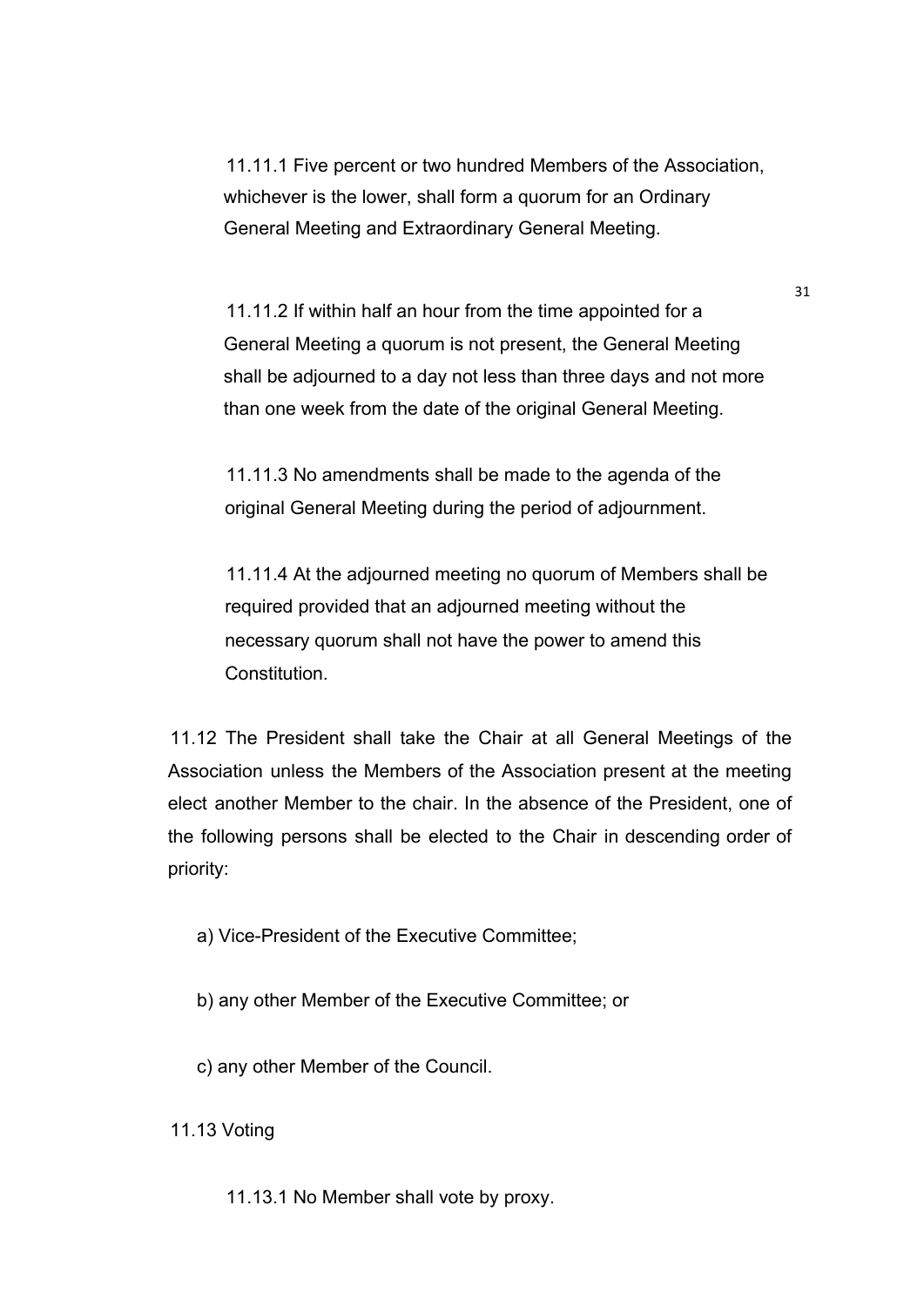11.13.2 Voting at all General Meetings shall normally be by show of hands. Voting other than by show of hands may be taken for any item provided that the unanimous consent of the Members present be obtained.

11.13.3 Motions at General Meetings shall be carried by a 2/3rd majority vote.

11.14 A vote of censure or no confidence on the Council or on any Member of the Council may be taken only at an Annual General Meeting or at any Extraordinary General Meeting, provided it has been included in the agenda for that meeting.

11.15 All decisions made at General Meetings shall be binding on the **Association** 

### ARTICLE 12 – **AMENDMENTS TO THE CONSTITUTION**

12.1 The University Student Life Committee may propose amendments to the Constitution, including the revocation of parts or whole of the Constitution and such amendments, immediately communicated to the Honorary General Secretary for adoption by the Association.

12.2 The Association or the Executive Committee may propose, for the consideration of the University Student Life Committee, amendments to the Constitution, including the revocation of parts or the whole of the Constitution, provided at least two-thirds of the Members present at a General Meeting have voted in favour of such amendments.

12.3 An amendment to the Constitution or any revocation of parts or the whole thereof, shall take effect immediately after it has been approved by the University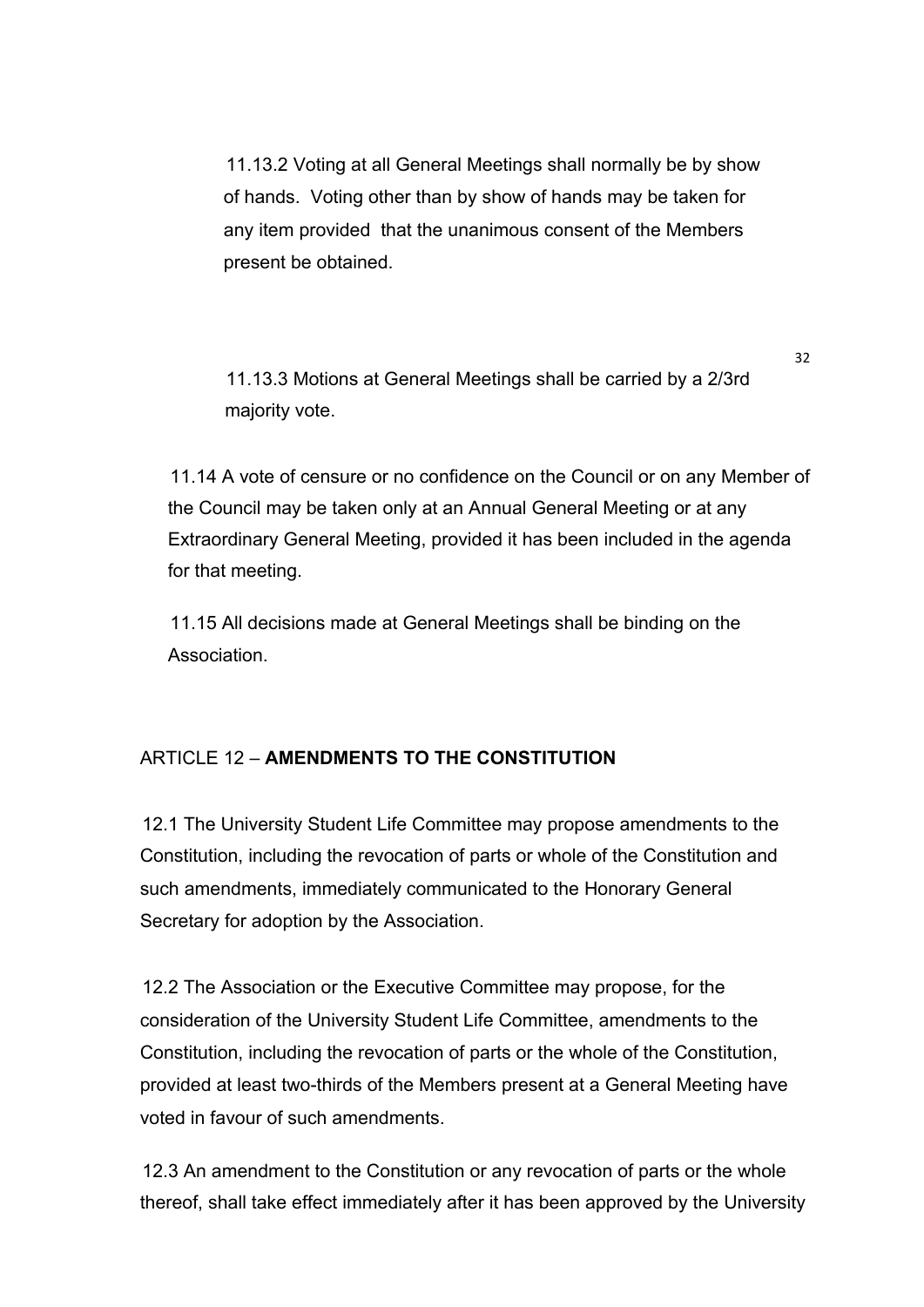Student Life Committee or on such date as may be prescribed by the University Student Life Committee.

# ARTICLE 13 – **DISCIPLINE**

13.1 Disciplinary Action

13.1.1 All Members shall be bound by the existing Constitution and by such Standing Orders as may be in force with the approval of the Office of Student Life.

13.1.2 Disciplinary action of one or more of the following forms may be taken against any Member who acts in any manner detrimental to the Association or in contravention of this Constitution or the Association's Guidelines or any Standing Order:

- a) Suspension from any or all of the privileges of Association membership for a period not exceeding one year; and/or
- b) An apology to be tendered by the offender.

13.1.3 Any disciplinary action shall be taken by the Council.

13.1.4 Any disciplinary action shall be taken only when two-thirds of the Members of the Council present have voted in favour of the same, after the deliberations of the Disciplinary Commission.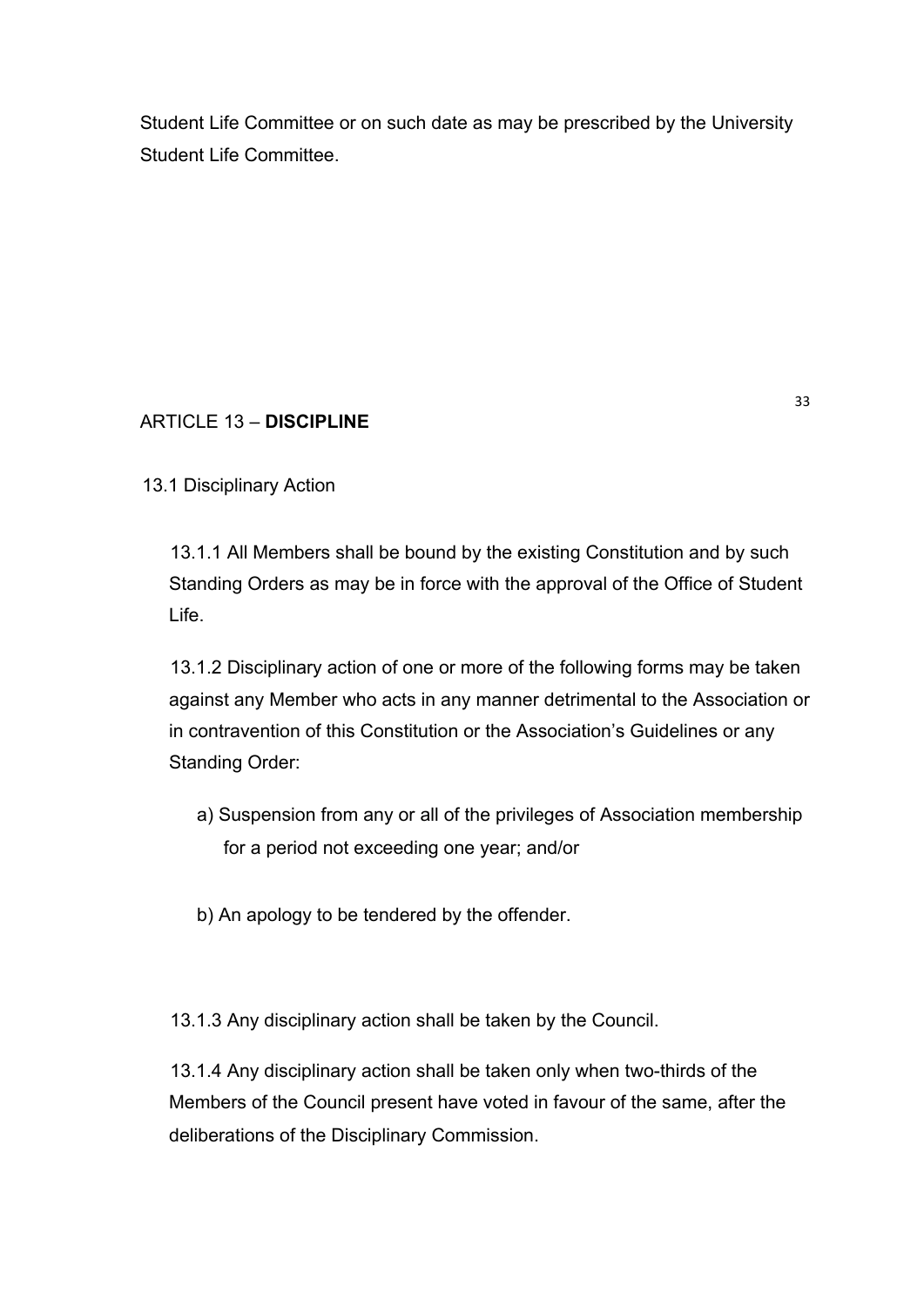#### 13.2 Disciplinary Commission

### 13.2.1 Composition

- a) The Commission shall consist of one Member from each School.
- b) The Members of the Disciplinary Commission shall elect a Chairman and a Secretary from among themselves.

34

13.2.2 Appointment

13.2.2.1 Members of the Disciplinary Commission shall be appointed by the Council.

13.2.3 Duties

13.2.3.1 The Disciplinary Commission shall:

- a) Investigate, review and judge all cases of student discipline referred to it by the President; and
- b) Give a report on all cases when requested by the Council.

13.2.4 Powers

13.2.4.1 The Disciplinary Commission shall have powers to:

a) Judge and recommend disciplinary action when necessary on all cases of student discipline referred to it by the President;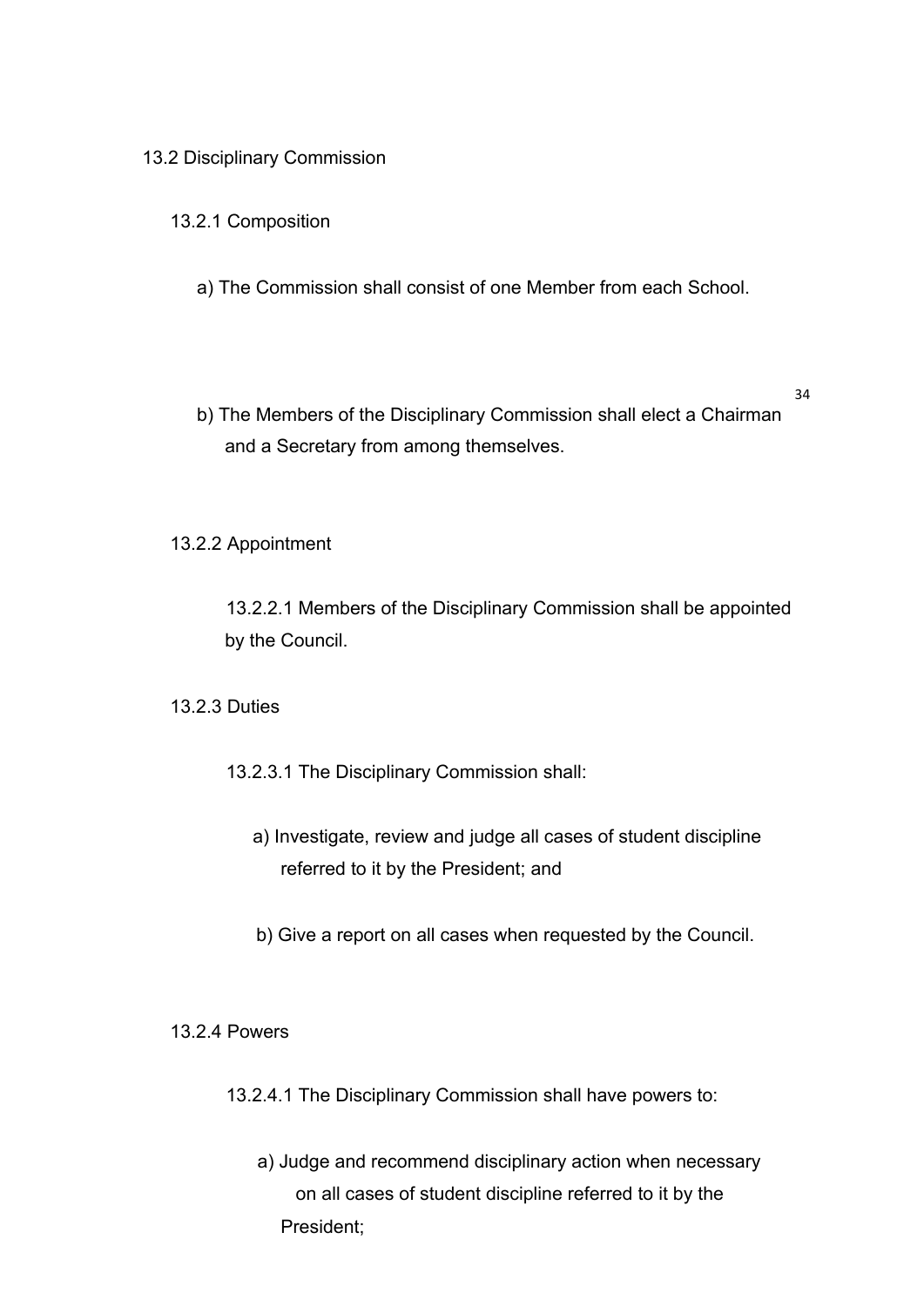- b) Appoint special Committees when necessary to assist in the investigation of cases;
- c) Call any Member of the Association to give evidence on a case, provided not less than seven days' notice has been given; and
- d) Investigate, review and judge any case in camera if it so desires and to submit a report on all such cases to the President and to the Council when requested by the Council. In all such hearings, all parties affected shall have the right to be present and be heard at every session of the Commission.

35

#### 13.2.5 University Authorities

- a) The Association shall report any disciplinary action commenced against a Member to the Office of Student Life.
- b) The decision of the Disciplinary Commission shall not preclude any disciplinary action by the University under existing rules, regulations and policies.

#### ARTICLE 14 – **ELECTIONS**

14.1 The election of the Executive Committee Members and of the Management Committee Members of the Constituent Bodies in an academic year shall be conducted in accordance with provisions prescribed in this Article.

#### 14.2 Composition of Elections Committee

14.2.1 The out-going Council shall interview and appoint the Elections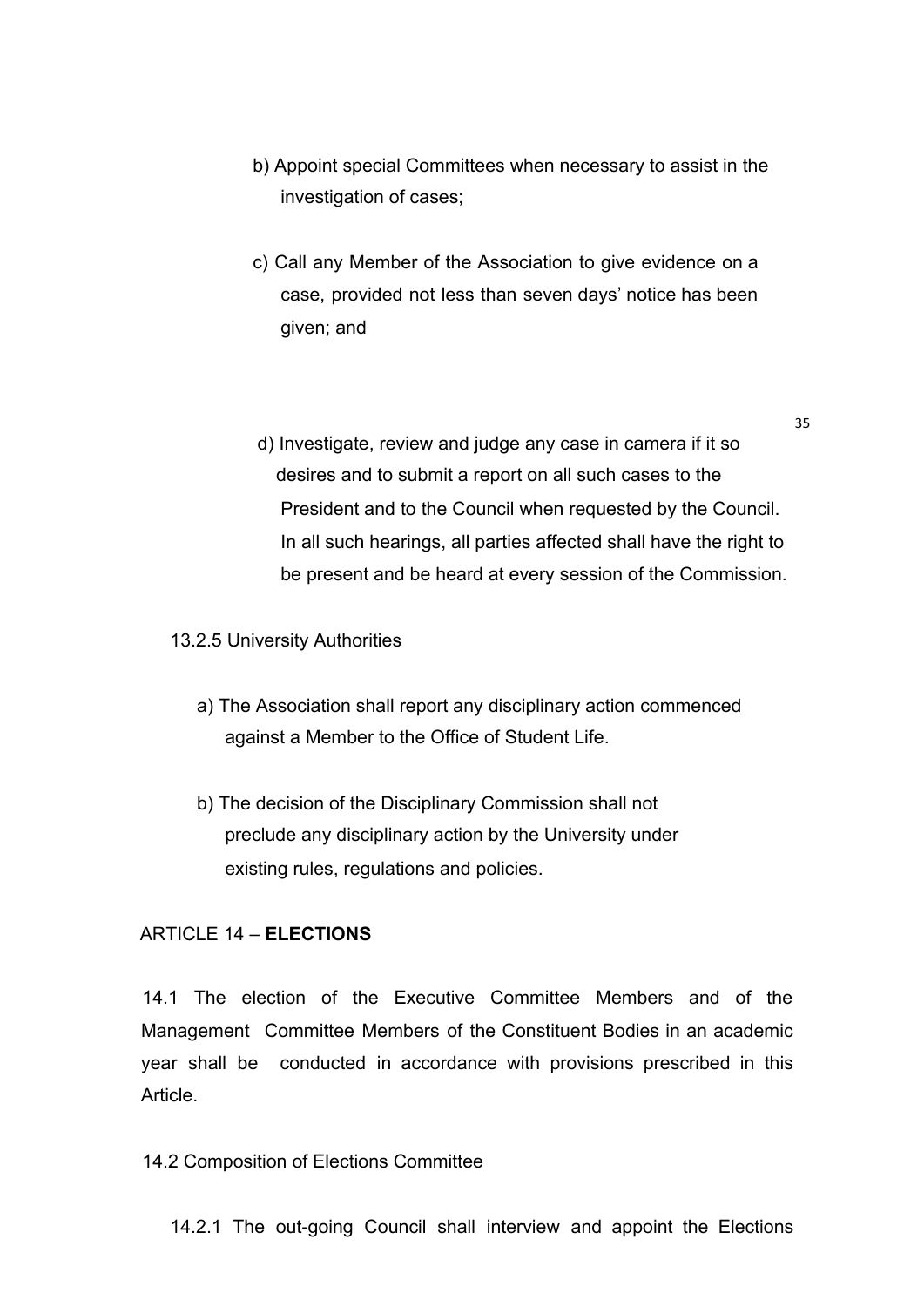Committee to administer the elections for the new Executive Committee. The various out-going Management Committees shall each appoint an Elections Committee to administer the elections for the respective new Management Committees. Each Elections Committee shall consist of the following:

- a) A Returning Officer who shall be the Chairman of the Committee; and
- b) A minimum of two Elections Officers who shall assist the Returning **Officer**

36

14.2.2 Recruitment for the Elections Committee will be open to all Members of the Association except for the outgoing Council members.

14.3 Duties and Powers of Elections Committee

14.3.1 The Returning Officer of the Elections Committee shall announce all details with regards to the nomination of candidates, including without limitation the commencement and closing dates for nominations and instructions relating to the proper submission of nomination papers.

14.3.2 The Returning Officer may reject any nomination paper that does not comply with the provisions of this Article and shall serve upon such person a Notice of Rejection one day after the close of the nominations. Such notice shall be deemed to have been served when a formal email is sent to such person.

14.3.3 The Returning Officer shall be in charge of the ballot with the assistance of the Elections Officers.

14.3.4 A Member of an Elections Committee shall not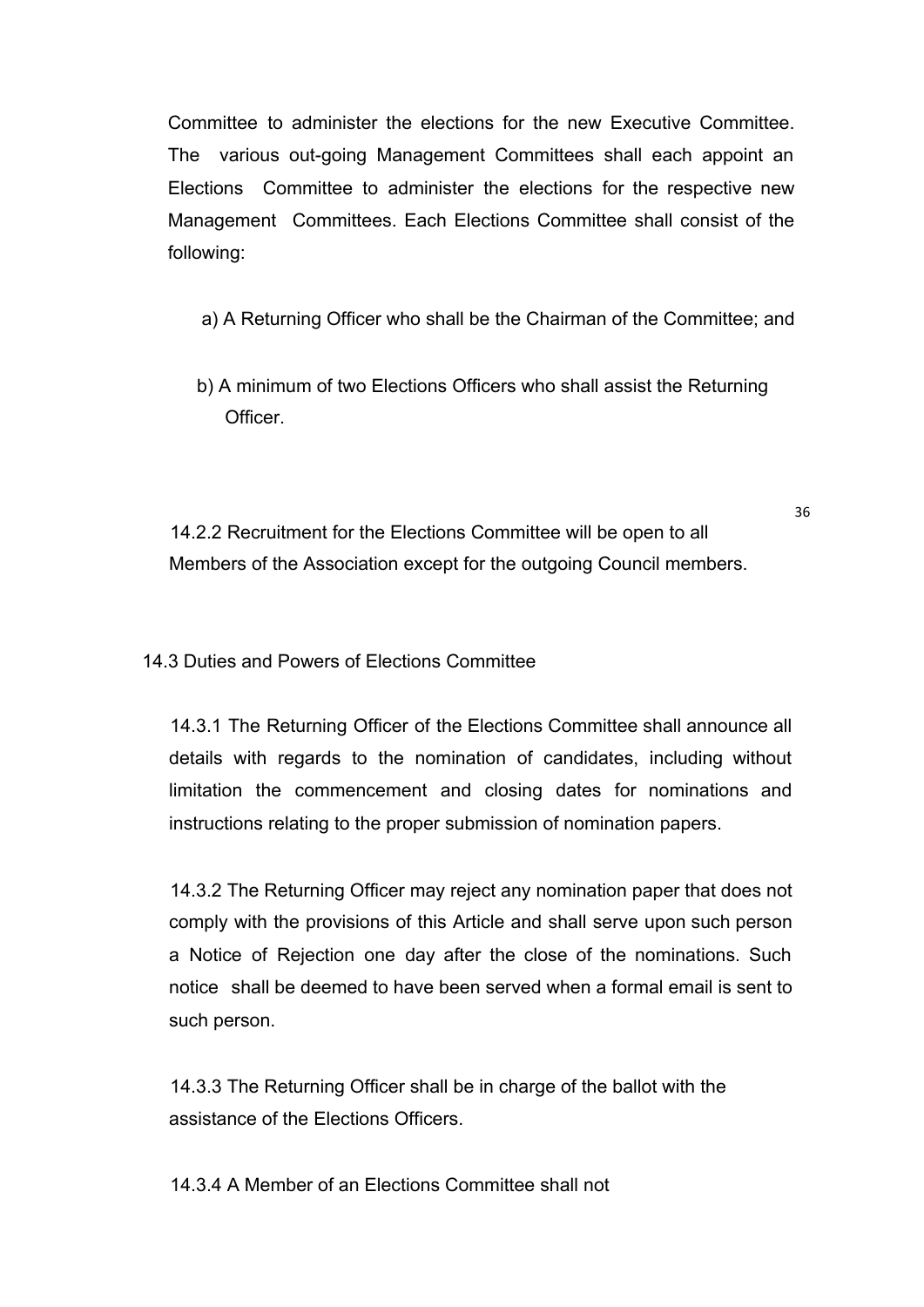himself: a) Propose or second any candidate;

b) Campaign for any candidate;

- c) Vote for any candidate; and
- d) Stand for election for the Executive Committee (if he is a Member of the Elections Committee for the Executive Committee) or the relevant Management Committee (if he is a Member of an Elections Committee for that Management Committee), as the case may be.

37

14.3.5 All members of the Elections Committee must declare as to whether he knows any of the candidates and in what capacity.

14.3.6 The Returning Officer may allow, if in his opinion just and equitable to do so, any of the candidates to withdraw from the post they are contesting in the Elections after nominations close.

14.3.7 The Returning Officer and the Elections Committee are empowered to exercise their discretion as and when it is necessary, as long as it is not against the object of the constitution.

14.3.8 The Elections Committee shall:

a) Ensure the integrity and transparency of the voting process;

- b) Be responsible for the secrecy of the voting information; and
- c) Have the responsibility of designing and printing the nomination papers, ballot papers and all necessary documents.

14.4 Nomination of Elections Candidate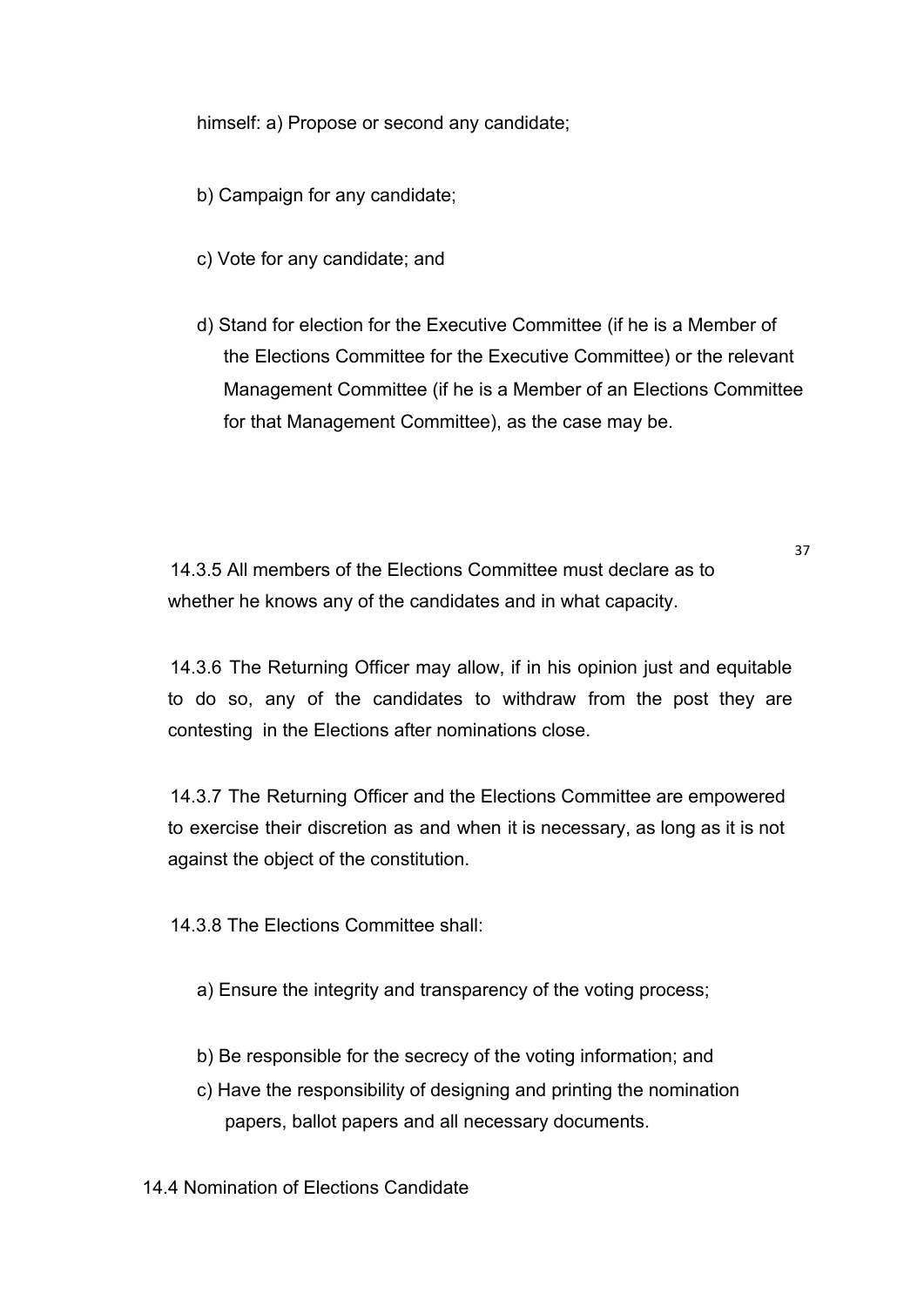14.4.1 Only Members shall be eligible to hold office in the Executive Committee and the Management Committees of the Constituent Bodies, subject to Article 5.

14.4.2 Only Members of the association, who will be in Singapore and remain a fully matriculated undergraduate for at least one academic year, shall be eligible to hold office in the executive Committee.

14.4.3 No member of the Executive Committee shall hold a financial role in any club and society.

14.4.4 All candidates must not be currently under criminal or school investigations, suspensions, lawsuits, charges and the like.

38

14.4.5 All candidates standing for election shall be duly proposed and seconded by Members. The proposer may be the candidate himself.

14.4.6 The proposer or seconder can only nominate one candidate.

14.4.7 Each nomination form shall be signed by the proposer and seconder and shall contain the written consent of the candidate for election either as a Member of the Executive Committee or a Management Committee Member of a Constituent Body.

14.4.8 The proposer and the seconder for each candidate must be present simultaneously with their matriculation cards to submit the nomination.

#### 14.5 Campaign

14.5.1 Each candidate must stand for election as an individual and must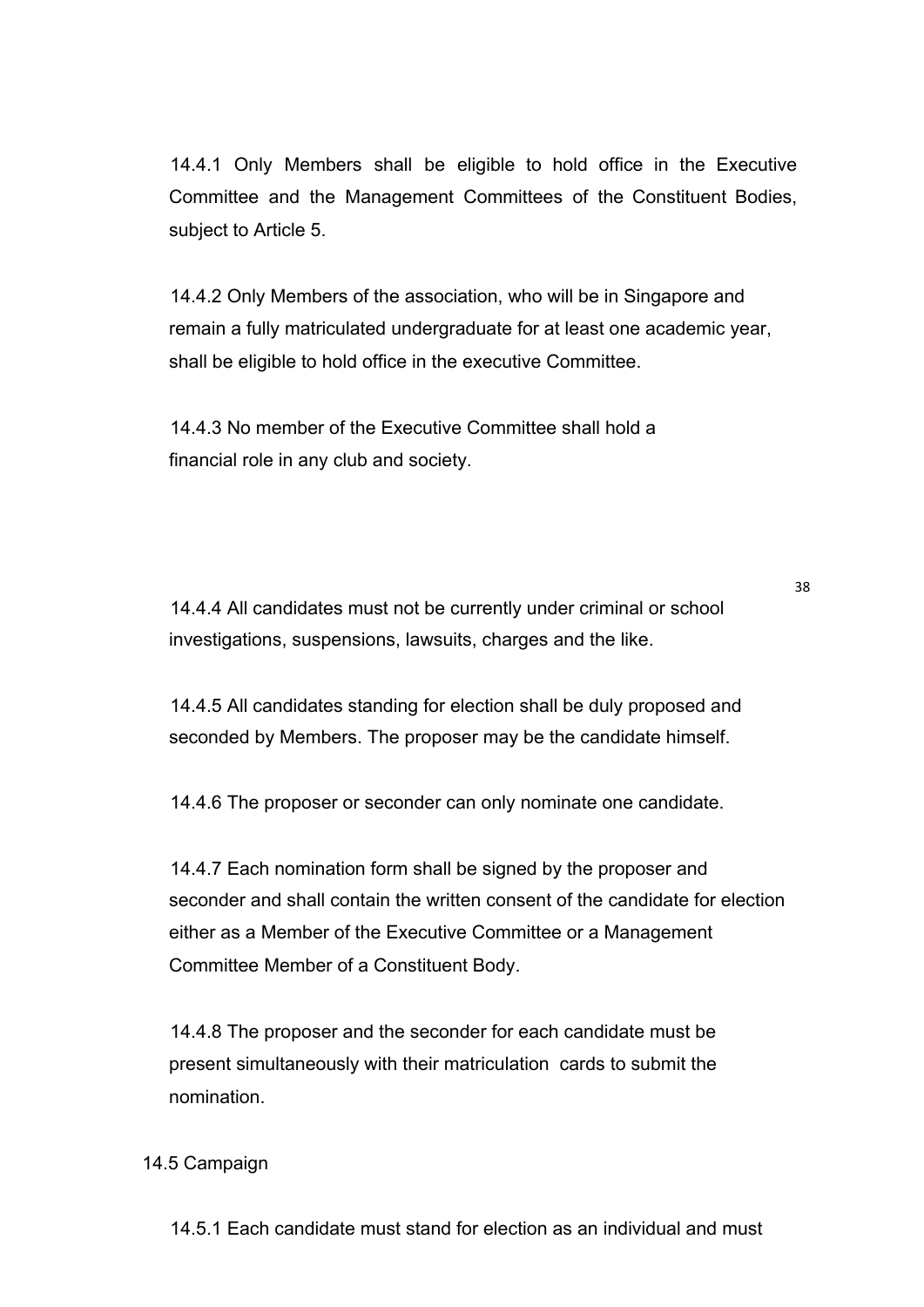not associate himself with any other candidate standing for the same elections.

14.5.2 Banners and posters are only allowed at specific locations as determined by the Elections Committee.

14.5.3 Any poster or banner without the approval of the Elections Committee or Returning Officer or which bears defamatory remarks towards other candidates will be removed. The approval stamp shall be the SMUSA stamp.

14.5.4 Any candidate who passes defamatory remarks towards other candidates shall be disqualified.

14.5.5 Aggressive campaigning deemed intrusive to students, staff and faculty is strictly prohibited. This includes touting, defacement of public/school property and the indiscriminate placement of posters without prior permission.

39

14.6 Conduct of Voting

14.6.1 All elections shall be conducted by secret ballot or by electronic voting platform.

14.6.2 Balloting shall take place not earlier than seven days and not later than ten days after nominations close. The time, date and place for such ballot shall be announced on the Association's notice boards by the Returning Officer.

14.6.3 Each Member shall have one vote for each seat. Candidates can vote for themselves.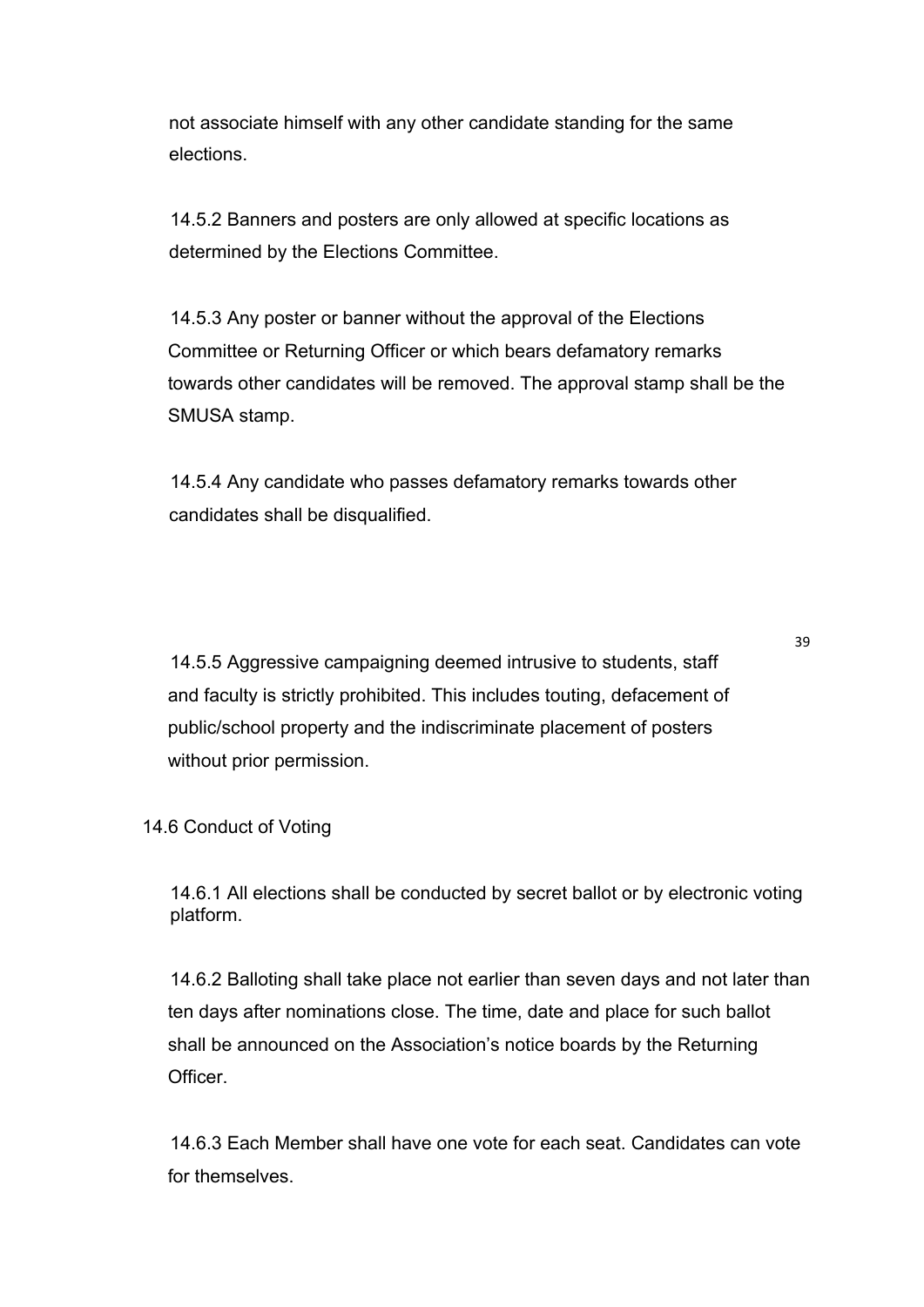14.6.4 The place and time for the counting of votes shall be made known to the Members. Only the persons authorized by the Elections Committee shall be allowed in the counting room.

14.6.5 The Returning Officer shall officially announce to the Honorary General Secretary the results of the elections immediately after the votes have been counted.

14.6.6 Where the votes for the candidates differ by 5% of the total number of votes cast or fifty votes whichever is the lesser, the candidates concerned may request for a re-count within three days from the date of the original count. The result of such re-count shall be final.

14.6.7 The top 8 of the candidates who also garner votes equivalent to at least 5% of votes cast, or at least 5% of the total number of Members,

whichever is higher, will form the executive committee. Otherwise, the top 4 candidates will make up the top 4 positions of the executive committee.

40

14.7 Elections for Executive Committee

14.7.1 All elections for the Executive Committee shall be completed no later than the end of Week 9, Term 1.

14.7.2 Executive Committee elections shall only commence if there are at least 5 candidates standing for elections, failing which the nomination period shall be extended indefinitely until the requisite 5 candidates are in place.

14.7.3 If there is a tie in an election between two or more candidates for a single position, a second election between the tied candidates shall be held after a 10-minute recess from the announcement of the tie. The tied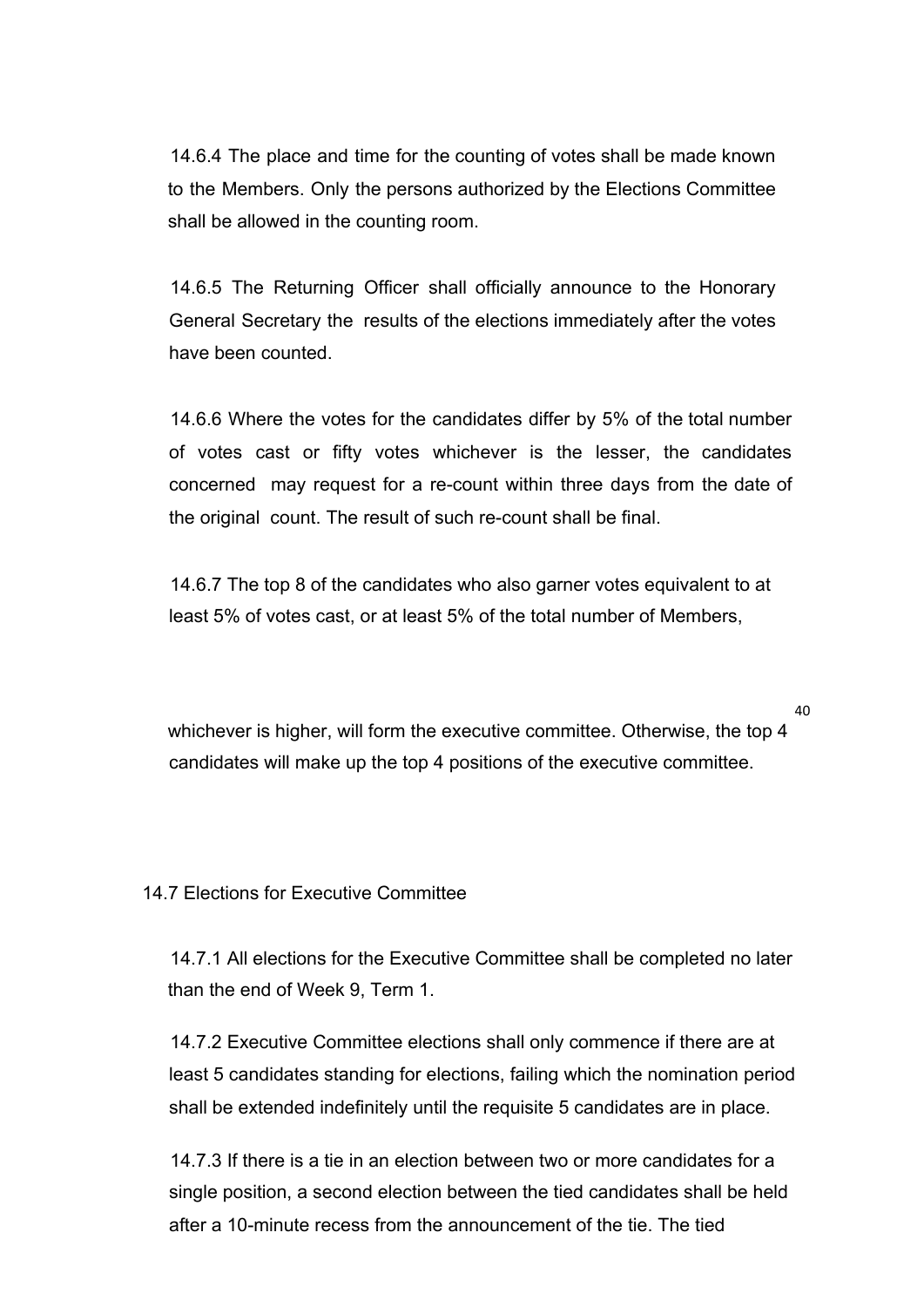candidates shall be allowed be given 5 minutes to speak, and voting in the second election shall be held immediately. There should be no discussion between the voters during the 10 minutes recess.

14.8 Elections for Management Committee

14.8.1 All elections for the Management Committees of Constituent Bodies shall be completed no later than the Friday of Week 7, Term 1.

14.8.2 Management Committee elections shall only commence if there are sufficient candidates to fill at least two-thirds of the number of open positions in the relevant Management Committee, failing which the nomination period shall be extended indefinitely until the requisite numbers of candidates are in place.

14.8.3 In the case where the number of null votes constitute more than half the number of votes cast for a position, the election of that position will return

to the nomination process, and begin again.

41

### 14.9 Appeals

14.9.1 Any candidate or member of the association aggrieved by the elections process may appeal to the Appeals Committee which shall comprise the Director of Student Life or his nominee and two other Members appointed by the out-going Executive Committee (if the aggrieved candidate stood for elections in the Executive Committee) or Management Committee of relevant Constituent Body (if the aggrieved candidate stood for elections in the Constituent Body).

14.9.2 Any appeal must be made no later than three days after the event or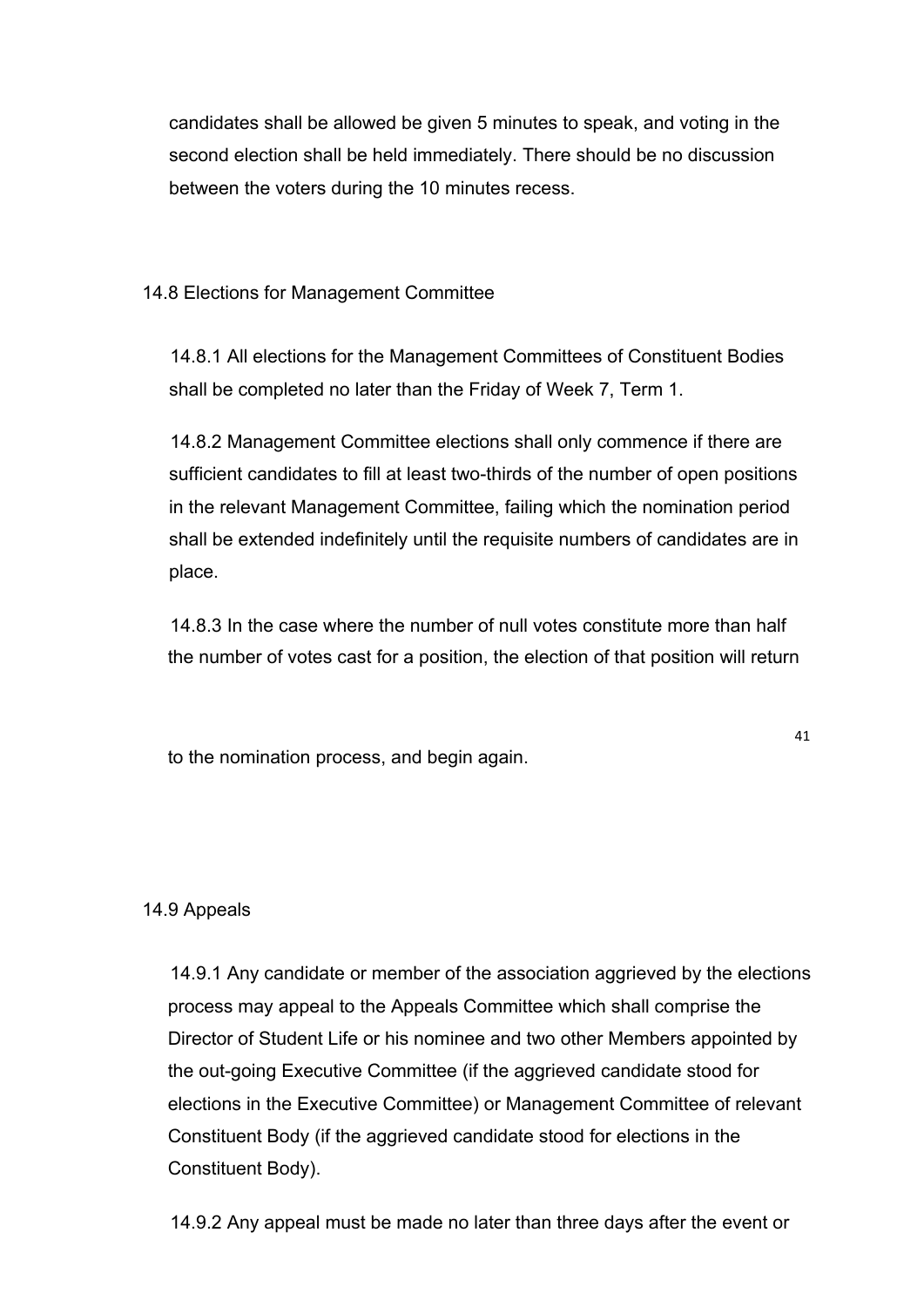circumstance giving rise the appeal.

14.9.3 The decision of the Appeals Committee shall be final.

14.10 Elections of International Students' Secretary and Corporate Relations Secretary to the Executive Committee

14.10.1 The International Students' Secretary of the Executive Committee shall be elected in accordance with the elections conducted by the International Connections Committee.

- a) All members with Voting Rights shall be entitled to have one (1) vote per seat or one (1) vote per candidate, whichever is lesser during the election of the office-bearers.
	- b) The top candidates obtaining the votes of at least 5% of all members with Voting Rights of the Department or 5% of the total votes cast, whichever is higher, shall be elected as part of the incoming Executive

42

#### Committee.

c) The candidate who is elected as President of the International Connections Committee shall automatically be accorded voting rights at the Council level in his capacity as the International Students' Secretary.

14.10.2 The Corporate Relations Secretary of the Executive Committee shall be elected in accordance with the elections conducted by the Business Committee.

### ARTICLE 15 – **CESSATION OF MEMBERSHIP FROM COUNCIL**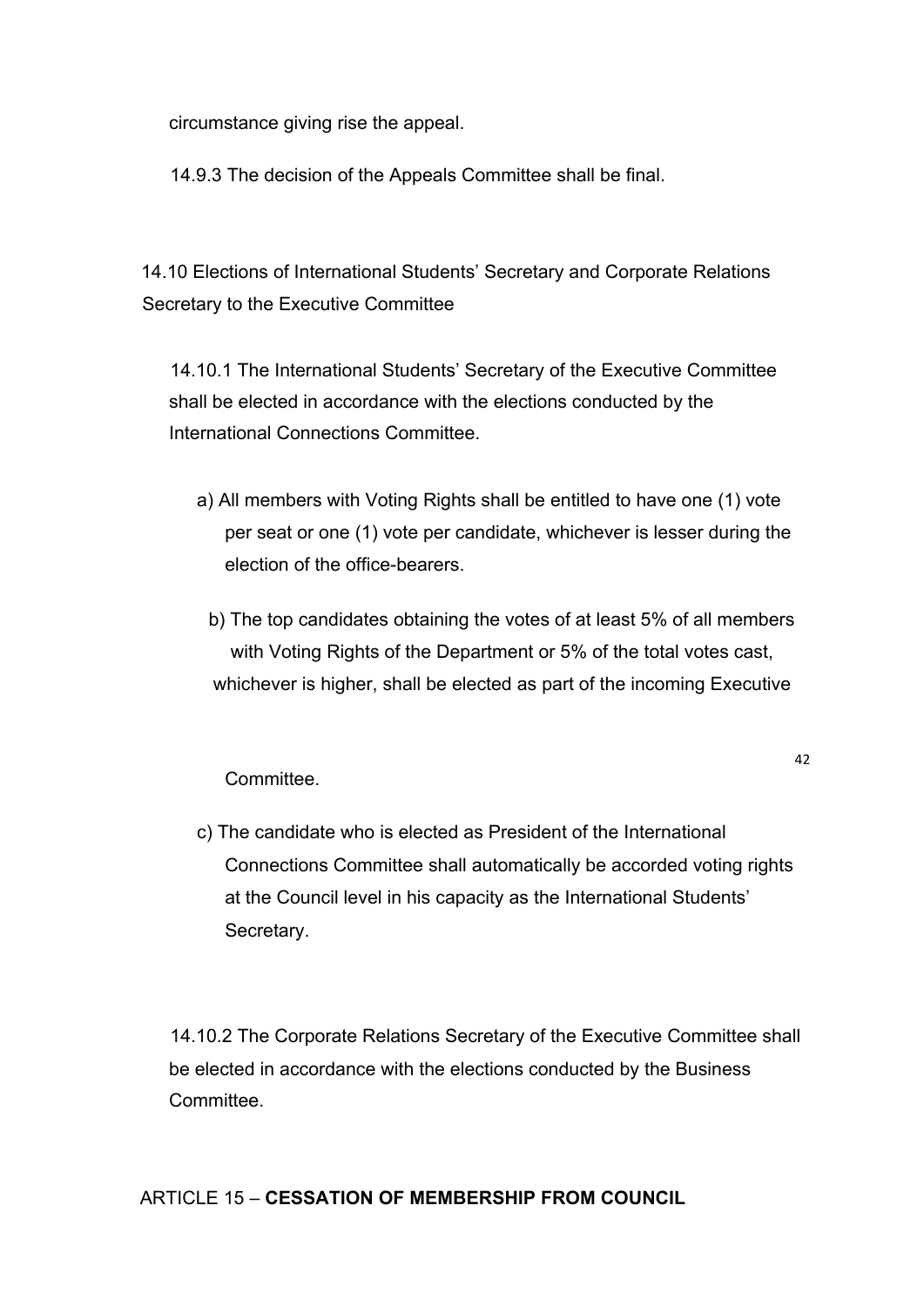15.1 A member of the Council shall cease to be a member if before the expiry of his term of office:

a) He resigns from the Council with approval via special resolution

(2/3 majority votes) of the Council members;

b) A vote of no confidence (two third majority votes of those present at and with the right to vote) is passed on him at a General Meeting; or c) He is absent from three meetings without valid reasons. Validity of reasons for absence shall be determined via a simple majority vote.

c) He is absent for three successive meetings without valid reasons. Validity of reasons may be determined by a 2/3rd majority vote.

d) He ceases to be the President of such constituent body.

## ARTICLE 16 – **GENERAL**

16.1 Association's Notice Boards

16.1.1 The Honorary General Secretary shall be in charge of the Association's notice boards.

16.1.2 All official notices posted on the Association's notice boards shall bear the stamp of the Association and signature of an office-bearer of the relevant body posting the notice.

43

16.2 Policy Book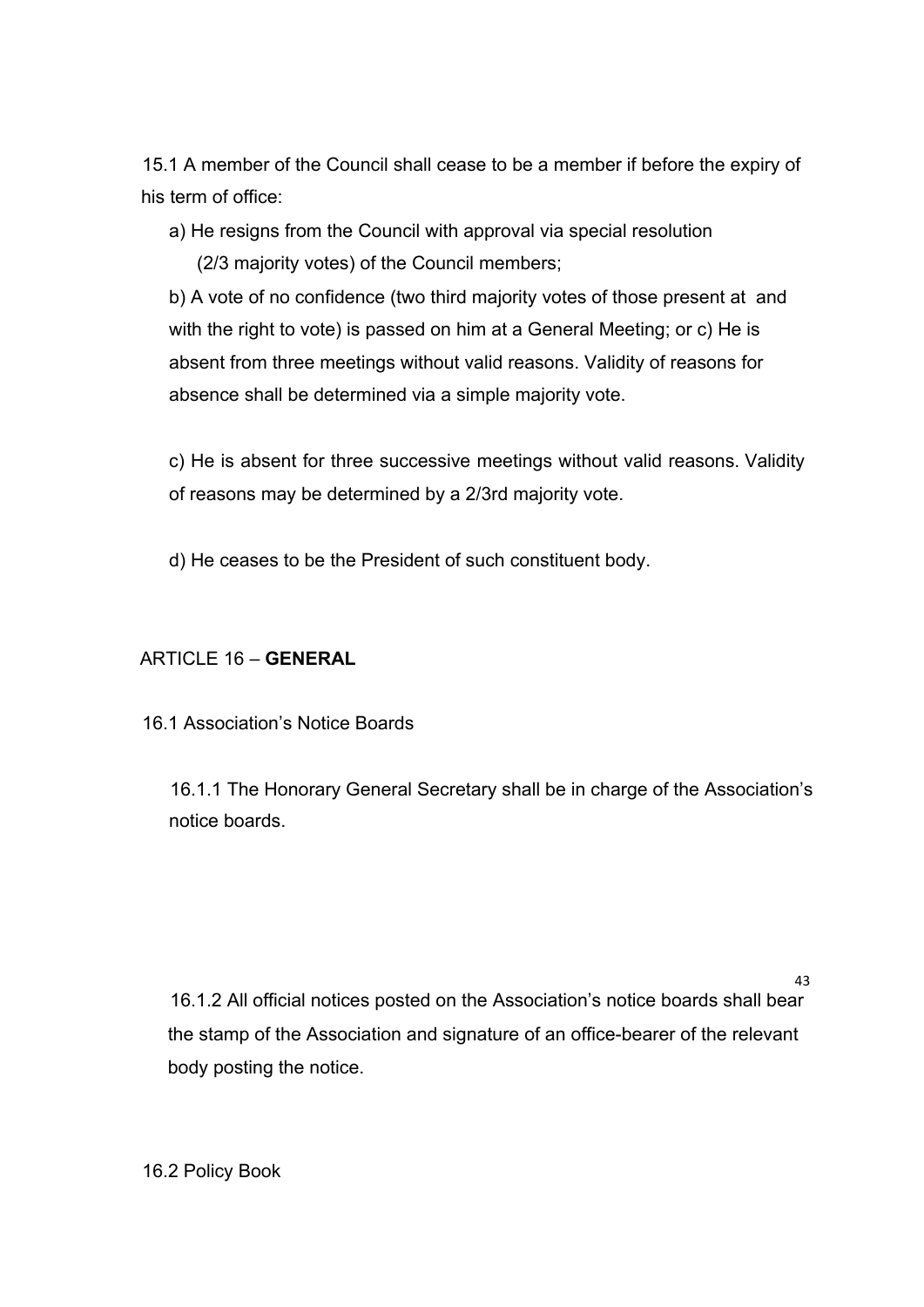16.2.1 The Policy Book shall be kept by the Honorary General Secretary in triplicate. The President and the Office of Student Life shall each have a copy of the Policy Book.

### 16.3 Vacancies

16.3.1 A vacancy on any Committee arising from any cause shall be filled in the manner appropriate to the vacancy.

16.3.2 Where a vacancy arises on the Council due to any reason whatsoever, the Council may at its discretion re-allocate the relevant duties and responsibilities of the vacated position to other Council Members, or co-opt a Member to assume such duties and responsibilities.

16.4 Interpretation of the Constitution

16.4.1 In the event of any inconsistency between this Constitution and any other prevailing constitution in the Policy Book, this Constitution shall prevail.

16.4.2 Any controversy over the interpretation of the Constitution arising at a General Meeting or at a meeting of the Council shall be resolved by a 2/3rd majority vote.

### 16.5 Office

16.5.1 The names of the elected Members of the Council and the Members of all Standing Committees shall be submitted to the Office of Student Life within one week of their election.